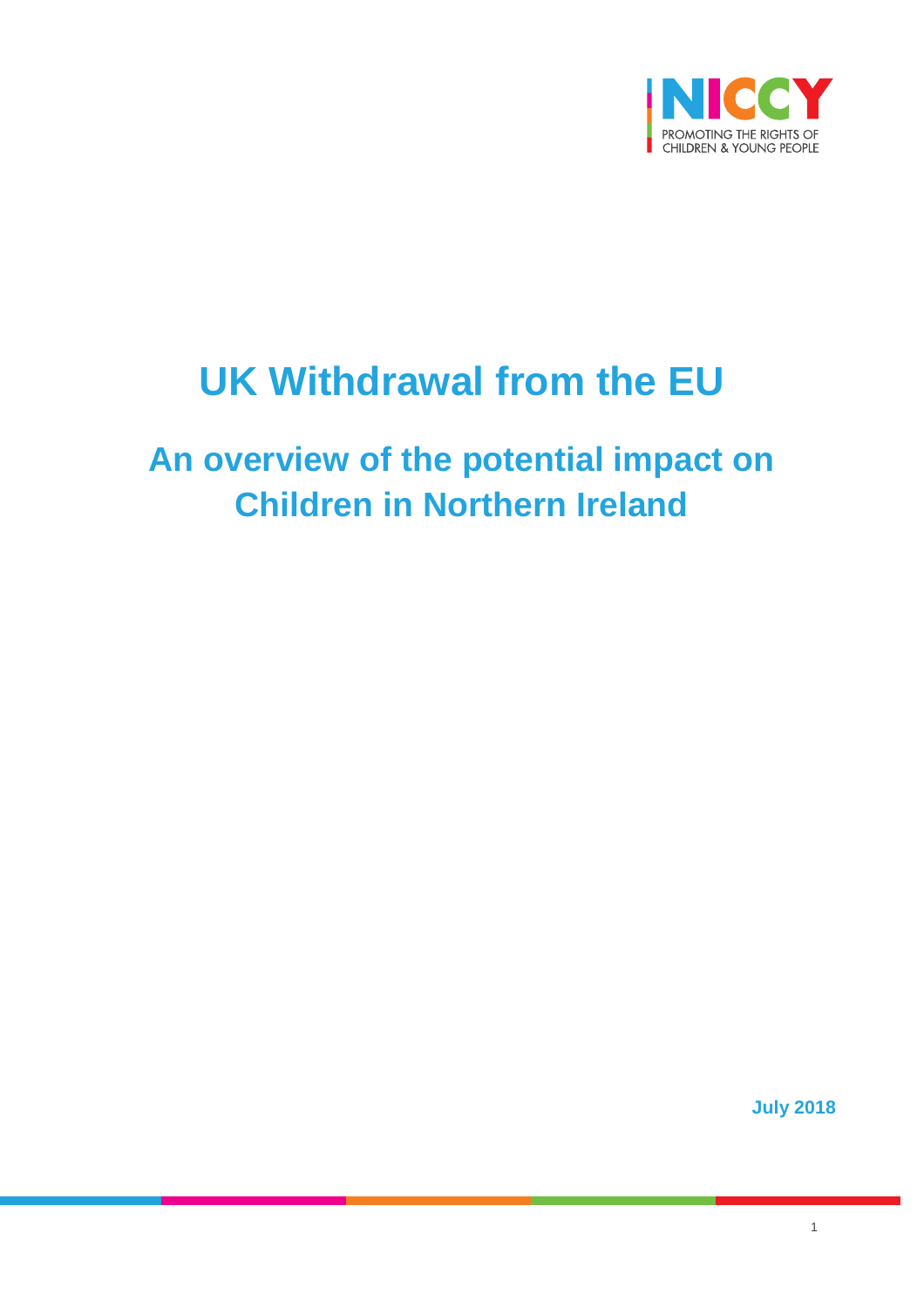

| <b>Contents</b>                                | Page |
|------------------------------------------------|------|
| <b>Introduction</b>                            | 3    |
| <b>Respecting Children's Rights</b>            | 6    |
| <b>The Good Friday / Belfast Agreement</b>     | 9    |
| <b>Non-Discrimination</b>                      | 14   |
| <b>Economic Well-Being</b>                     | 16   |
| <b>Safety and Stability</b>                    | 18   |
| <b>Healthcare</b>                              | 21   |
| <b>Learning and Achieving</b>                  | 23   |
|                                                |      |
| <b>Conclusion &amp; Calls to Government/s</b>  | 25   |
| <b>Appendix 1: Young People's Key Messages</b> | 27   |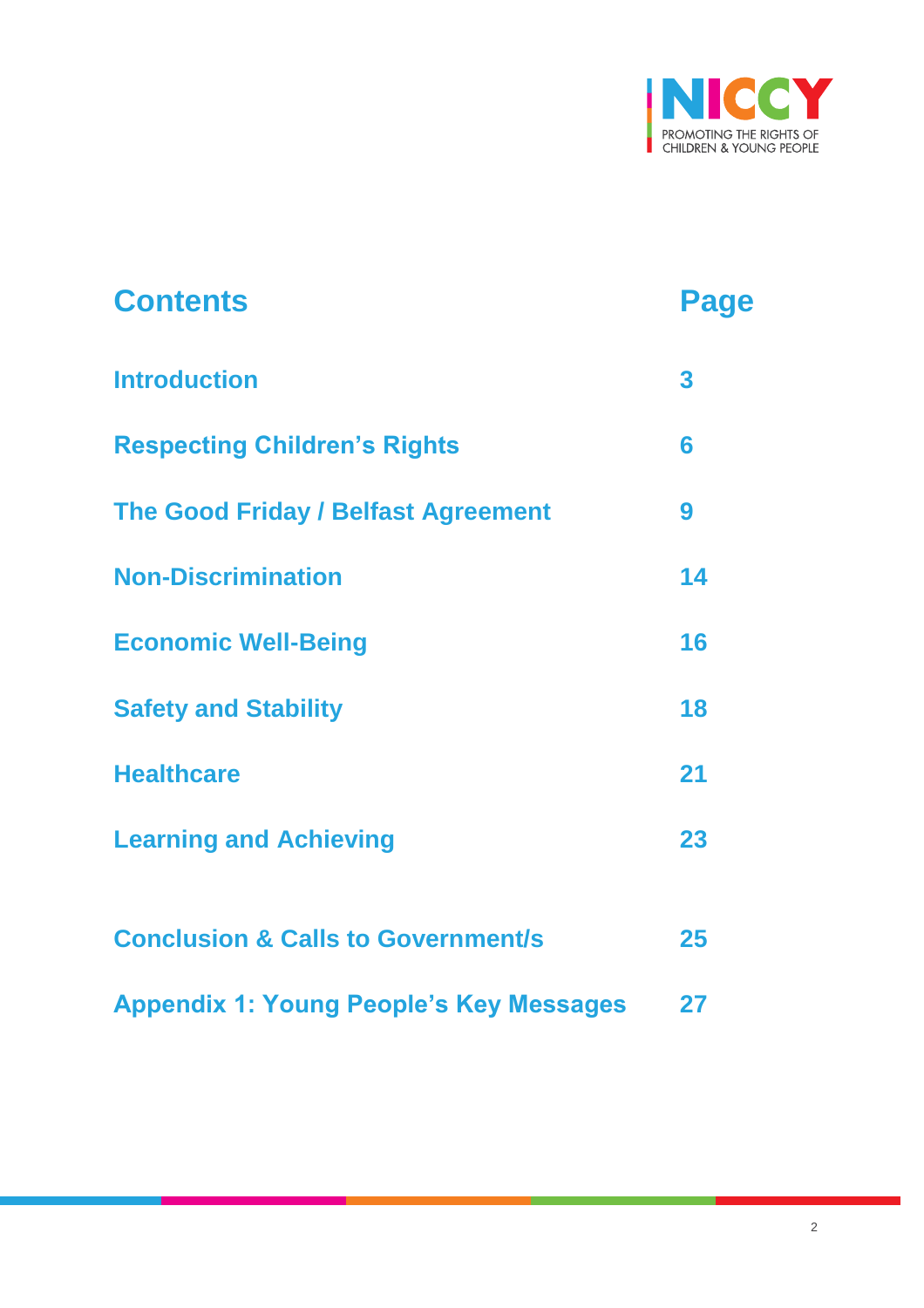

# **Introduction**

The Northern Ireland Commissioner for Children and Young People (NICCY) was created in accordance with 'The Commissioner for Children and Young People (Northern Ireland) Order' (2003) to safeguard and promote the rights and best interests of children and young people in Northern Ireland. Under Articles 7(2) and (3) of this legislation, NICCY has a mandate to keep under review the adequacy and effectiveness of law, practice and services relating to the rights and best interests of children and young people by relevant authorities. Under Article 7(4), NICCY has a statutory duty to advise any relevant authority on matters concerning the rights or best interests of children and young persons. The Commissioner's remit includes children and young people from birth up to 18 years, or 21 years, if the young person has a disability or is/has been in the care of social services. In carrying out her functions, the Commissioner's paramount consideration is the rights of the child or young person, having particular regard to their wishes and feelings. In exercising her functions, the Commissioner has to have regard to all relevant articles of the United Nations Convention on the Rights of the Child (UNCRC) - the most comprehensive, inclusive Human Rights Treaty covering as it does, civil, political, economic, social and cultural rights.

The referendum outcome in favour of the UK exiting the European Union (EU) has potentially profound ramifications for the realisation of children's rights in Northern Ireland.

NI has been without a government following the collapse of the Executive in January 2017 and the Assembly in March 2017 which has meant that unlike the governments in England, Scotland and Wales, NI has had no formal role or position in the negotiation processes. A letter issued by the then First and Deputy First Ministers in August 2016 is the only formal NI government position on Brexit. The letter outlines the NI Executive's concerns:

- 1. The importance of the land border to the continuing peace process and the freeflow of people, goods and services.
- 2. There must be no impact or determent to the NI economy particularly the agrifood sector
- 3. The importance of the energy market given its "small and isolated" status
- 4. The importance of EU funds to the NI social and economic environments<sup>1</sup>

Currently negotiations between the UK Government and the EU are ongoing and despite

 $\overline{a}$ 1 <https://www.executiveoffice-ni.gov.uk/publications/letter-prime-minister-rt-hon-theresa-may-mp>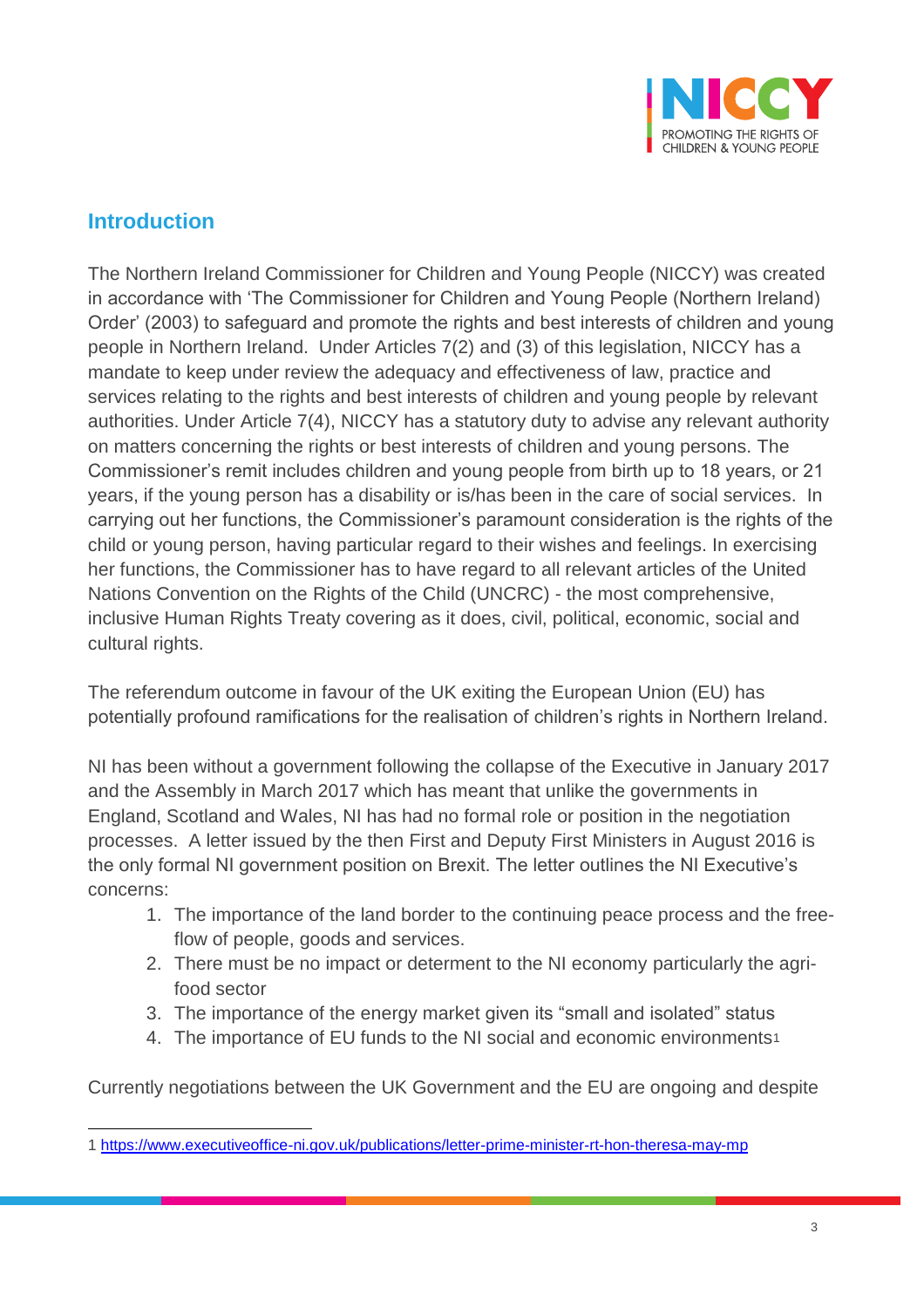

the issuing of the December agreements, the UK White Paper and the EU 'Preparedness 2' Paper on a 'No Deal', there continue to be a range of unknowns with regards to the final settlement which must be agreed by 29th March 2019, just 8 months away.

In the months following the referendum, debates centred around the economy, industry and the impact on goods and services with little discussion about the effect<sup>3</sup> on human rights generally or the impact on children and young people specifically.

Despite the Prime Minister's call in the UK Government's February paper4 to make a success of the vote, stating…

'let us do it not for ourselves, but for those who follow. For the country's children and grandchildren too. So that when future generations look back at this time, they will judge us not only by the decision that we made, but by what we made of that decision',

In a House of Lords debate in March, Baroness Massey of Darwen asked whether children had been consulted, '…. Has an impact assessment on how Brexit will affect children been considered? If not, why not?'<sup>5</sup>

#### **NICCY's work in relation to the UK exiting the EU ('Brexit')**

NICCY has been engaging with NI Executive Officials who have responsibility for implementing Brexit. We held 3 roundtables with Officials representing most government departments and bilateral meetings with lead Officials in The Executive Office.

NICCY, along with our counterparts in the Republic of Ireland, the Ombudsman for Children's Office (OCO), brought together a group of young people from both sides of the border to support the 'voice of young people' in the Brexit process. At the "It's Our Brexit Too" Conference, in November 2017, 120 young people from across the island of Ireland, reiterated their sense of 'exclusion' and 'disenfranchisement' from an outcome in which they had no vote or 'say' but which will impact their futures for years to come.

The "It's Our Brexit Too: Children's Rights, Children's Voices" report was published 6

6 [www.niccy.org/Brexit](http://www.niccy.org/Brexit) 

<sup>2.</sup> [www.bbc.co.uk/news/world-europe-44881335](http://www.bbc.co.uk/news/world-europe-44881335) 

<sup>3</sup> [www.bbc.co.uk/news/education-44561319](http://www.bbc.co.uk/news/education-44561319) Brexit youth: 'I am angry and the future scares me.'

<sup>4</sup> The United Kingdom's exit from and new partnership with the European Union. February 2017

<sup>5</sup> [https://hansard.parliament.uk/lords/2018-03-05/debates/AE7EB742-4BCD-4D00-B43D-AD7ED9A21911 /](https://hansard.parliament.uk/lords/2018-03-05/debates/AE7EB742-4BCD-4D00-B43D-AD7ED9A21911%20/%20European%20Union(Withdrawal)Bill)  [European Union\(Withdrawal\)Bill](https://hansard.parliament.uk/lords/2018-03-05/debates/AE7EB742-4BCD-4D00-B43D-AD7ED9A21911%20/%20European%20Union(Withdrawal)Bill)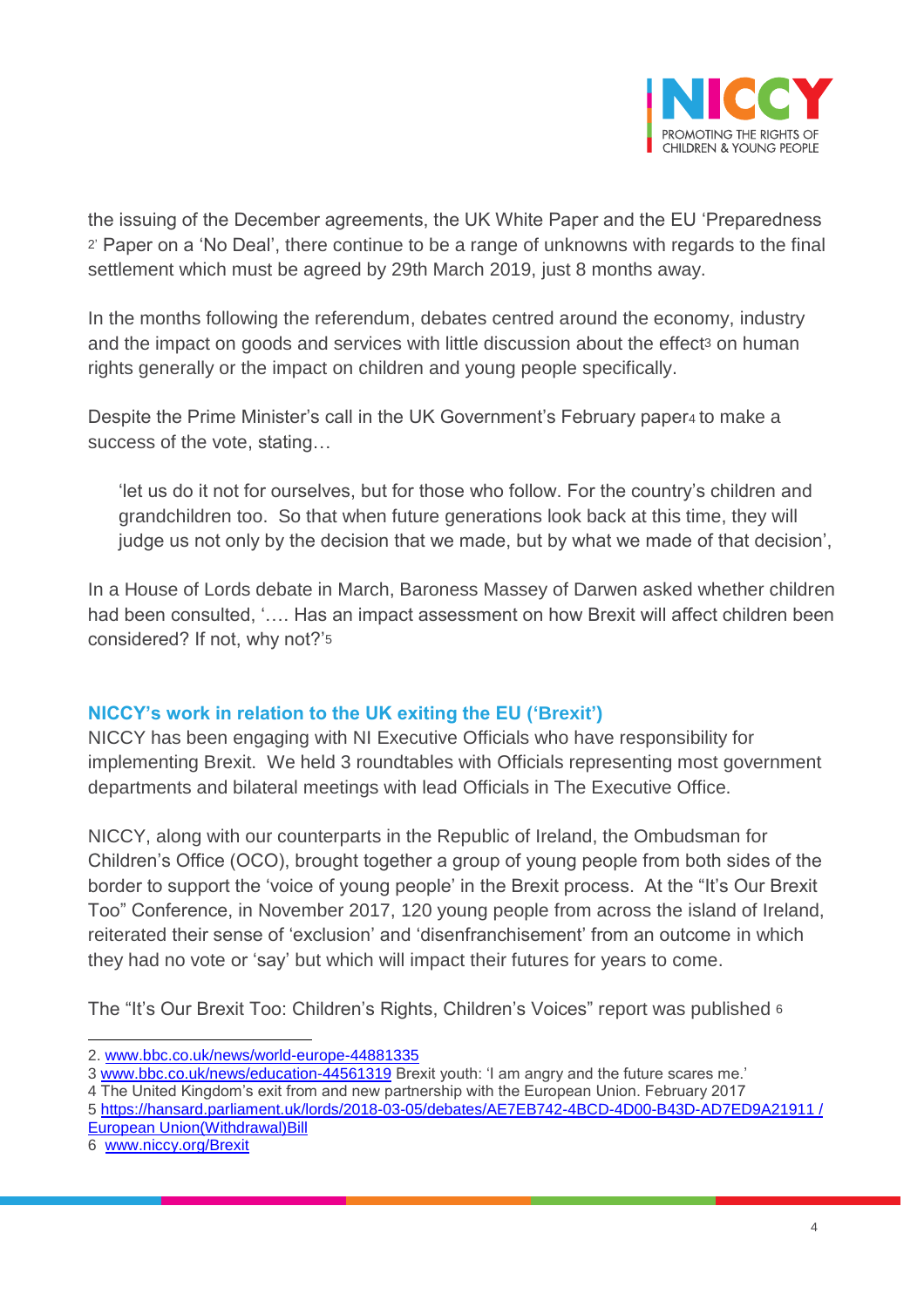

[\(www.niccy.org/Brexit\)](http://www.niccy.org/Brexit) and we facilitated a visit with a delegation of members of the young people's steering group to Westminster and one with OCO to Brussels, to speak with key stakeholders and decision makers, including Members of the Brexit Committee, House of Lords, the European Parliament and Taskforce 50. Dissemination of the key calls from young people is ongoing as is our engagement at a strategic level with all NI Government Departments, EU Commissions and with relevant political parties and stakeholders here, in the UK and EU. The young people's recommendations are included in the Appendix 1.

"While the impact will differ according to jurisdiction it is in relation to NI that the potential for the most adverse impact on children is greatest."<sup>7</sup>

NB: Articles quoted in this report relate to the UNCRC unless otherwise stated.

 $\overline{a}$ 7 [www.childrenssociety.org.uk/what-we-do/resources-and-publications/making-brexit-work-for-children](http://www.childrenssociety.org.uk/what-we-do/resources-and-publications/making-brexit-work-for-children)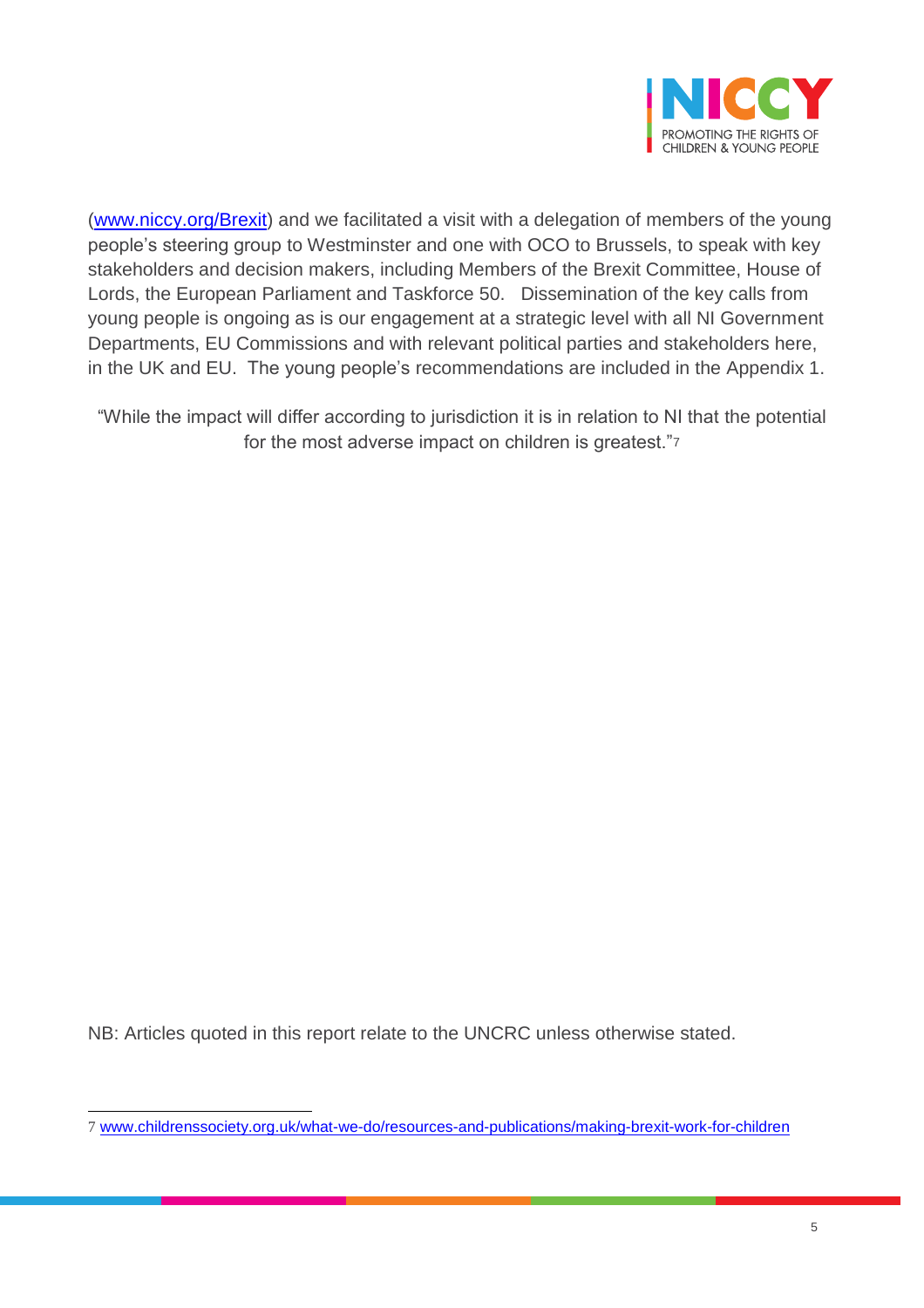

## **Respecting Children's Rights**

The Draft Agreement issued by the EU Commission Taskforce<sup>8</sup> set out agreed areas and those outstanding areas subject to current negotiations on which Michel Barnier (EU Chief Negotiator) had stated he hoped for 'substantial progress in time for (the) June European Council… (to) continue the scoping of the framework for the future EU-UK relationship in parallel with wrapping up the final details of the withdrawal agreement.'9 The UK Government's White Paper<sup>10</sup> just published earlier this month does not adequately address rights and equality safeguards.

Children and Young People will undoubtedly be impacted in a number of ways by the outcome of current negotiations as well as additional decisions and subsequent arrangements. The EU Withdrawal Bill removes the EU Charter of Fundamental Rights from UK law and the ability to challenge EU legislation on human rights (and other) grounds.

A legal review of the impact of Brexit on the rights of children states "the loss of the Charter and its specific recognition of the rights of children may have significant repercussions"<sup>11</sup>

The Charter places a constitutional obligation on EU member States to adhere to children's rights standards when implementing EU law and the EU's Court of Justice now routinely refers to the Charter when adjudicating on cases involving children. The Government has stated that the removal of the EU Charter from UK statute "will not affect the substantive rights from which individuals already benefit in the UK.12" The White Paper notes that many of the rights protected in the EU Charter can be found in other international instruments including the UN Convention on the Rights of the Child (UNCRC). However until such time as the UK government or the NI Assembly incorporate the UNCRC into domestic legislation, the EU Charter remains the one place where there is focused and specific recognition of children's rights.

July 2018

<sup>8</sup> Draft Withdrawal Agreement on the withdrawal of the United Kingdom of Great Britain and Northern Ireland from the European Union and the European Atomic Energy Community. TF50 (2018) 33 – Commission to EU 27. 28 February 2018

<sup>9</sup> Michel Barnier article (on his visit to Northern Ireland), Belfast Telegraph 1 May 2018 10 The future relationship between the United Kingdom and the European Union. UK Government Paper.

<sup>11</sup> [www.childrenslawcentre.org.uk/brexit](http://www.childrenslawcentre.org.uk/brexit)

<sup>12</sup> Legislating for the United Kingdom's withdrawal from the European Union,

[www.gov.uk/government/uploads/system/uploads/attachment\\_data/file/604516/Great\\_repeal\\_bill\\_white\\_pap](http://www.gov.uk/government/uploads/system/uploads/attachment_data/file/604516/Great_repeal_bill_white_paper_accessible.pdf) [er\\_accessible.pdf](http://www.gov.uk/government/uploads/system/uploads/attachment_data/file/604516/Great_repeal_bill_white_paper_accessible.pdf)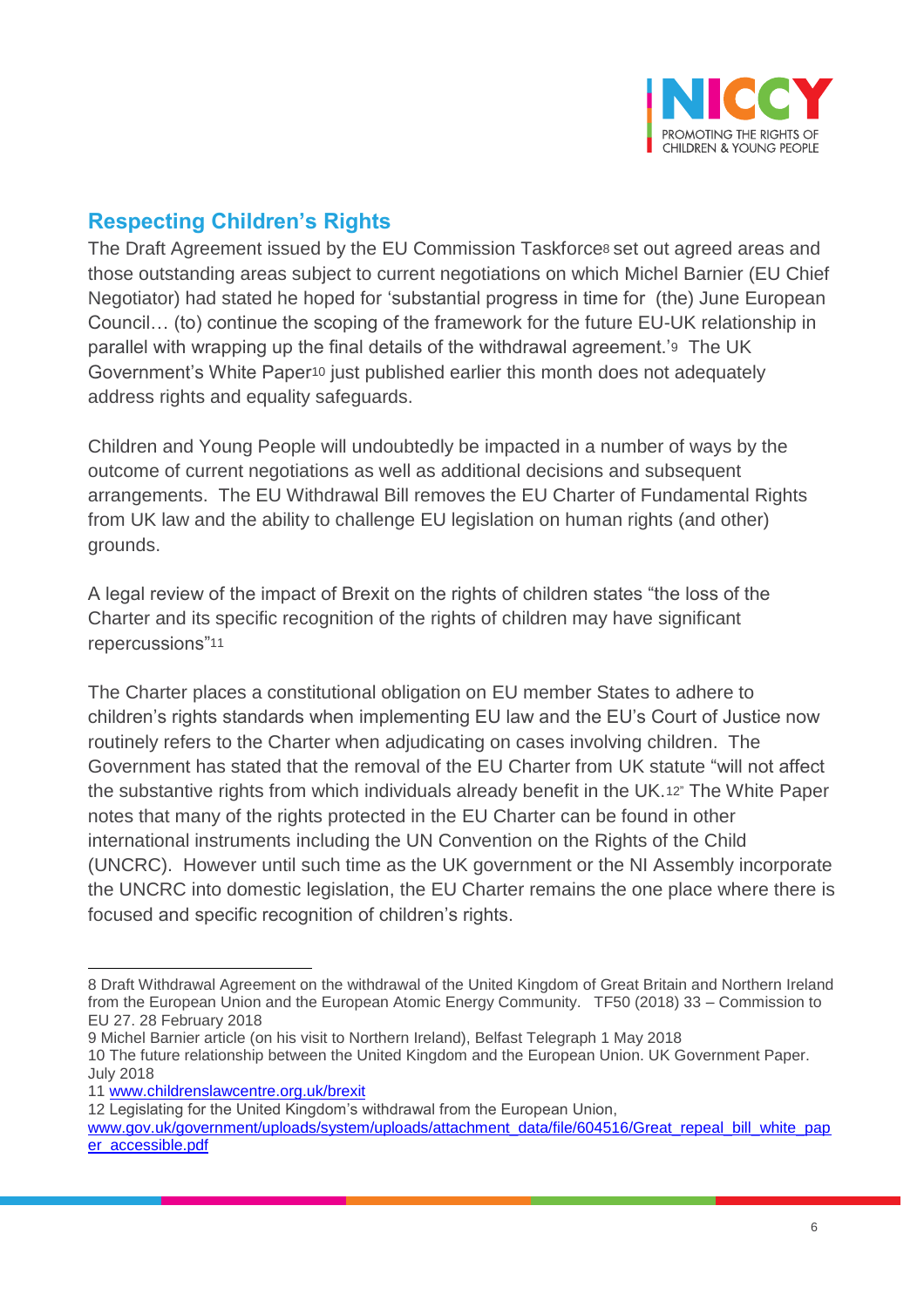

Specifically Article 24 of the Charter states that<sup>13:</sup>

Children shall have the right to such protection and care as is necessary for their wellbeing. They may express their views freely. Such views shall be taken into consideration on matters which concern them in accordance with their age and maturity.

In all actions relating to children, whether taken by public authorities or private institutions, the child's best interests must be a primary consideration.

Every child shall have the right to maintain on a regular basis a personal relationship and direct contact with both his or her parents, unless that is contrary to his or her interests.

The UK leaving the EU therefore has implications for children and young people in relation to potential loss or regression of wide ranging rights protections built up over 45 years of EU membership.

Following a meeting with our Young People's delegation, Baroness Lister<sup>14</sup> in a recent House of Lords debate, voiced her 'strong opposition to the removal of the Charter of Fundamental Rights from retained EU law … colleagues (had) made clear the damaging impact this is likely to have on children.' Her amendment (70) went further than others in that it provided for 'the full incorporation of … the UN Convention on the Rights of the Child ratified by the UK'.

Many of the rights protections of the UNCRC are 'engaged' in relation to the various aspects of Brexit; as previously called for, NICCY would very much welcome full incorporation of the UNCRC in line with the Committee's Concluding Observations.

There are also

 $\overline{a}$ 

"….additional reasons why this is of particular concern for Northern Ireland. Human rights and equality are intended to be central to the peace process. Although the Human Rights Act 1998 appears safe for now the volatility of UK

<sup>13</sup> [www.europarl.europa.eu/charter/pdf/text\\_en.pdf](http://www.europarl.europa.eu/charter/pdf/text_en.pdf)

<sup>14</sup> [https://hansard.parliament.uk/lords/2018-03-05/debates/AE7EB742-4BCD-4D00-B43D-](https://hansard.parliament.uk/lords/2018-03-05/debates/AE7EB742-4BCD-4D00-B43D-AD7ED9A21911/EuropeanUnion(Withdrawal)Bill)

[AD7ED9A21911/EuropeanUnion\(Withdrawal\)Bill](https://hansard.parliament.uk/lords/2018-03-05/debates/AE7EB742-4BCD-4D00-B43D-AD7ED9A21911/EuropeanUnion(Withdrawal)Bill)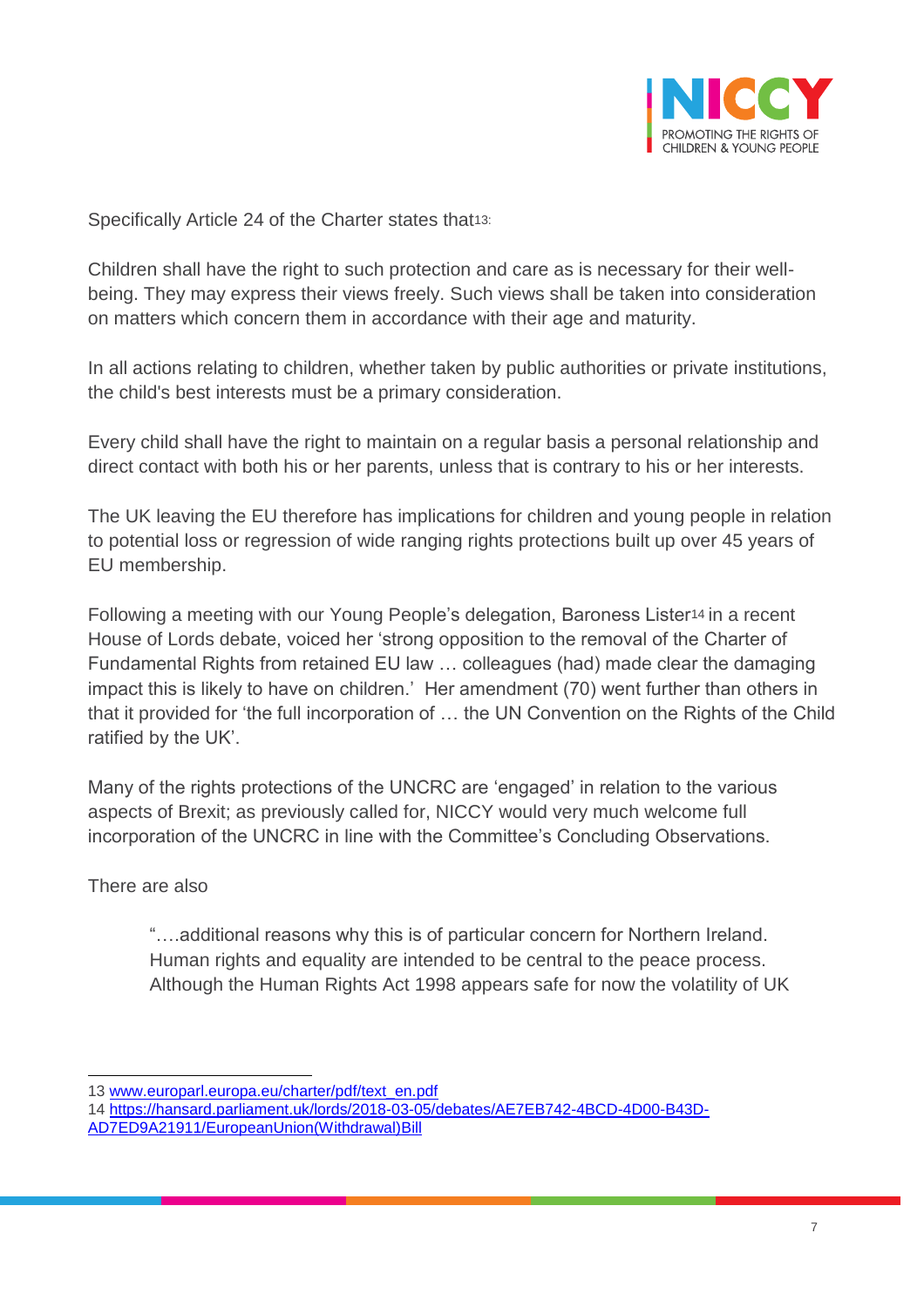

politics means that it is not secure while the promise to 'repeal and replace' remains intact<sub>15</sub>."

**In order to protect children and young people's rights there must be full incorporation into domestic legislation of the UN Convention on the Rights of the Child.**

 $\overline{a}$ 15 [www.libertyhumanrights.org.uk/sites/default/files/Bringing%20human%20rights%20home%20-](http://www.libertyhumanrights.org.uk/sites/default/files/Bringing%20human%20rights%20home%20-%20Jan%202018.pdf) [%20Jan%202018.pdf](http://www.libertyhumanrights.org.uk/sites/default/files/Bringing%20human%20rights%20home%20-%20Jan%202018.pdf) Bringing Human Right Home? Implications for Human Rights and Equality in Northern Ireland. Colin Harvey Liberty January 2018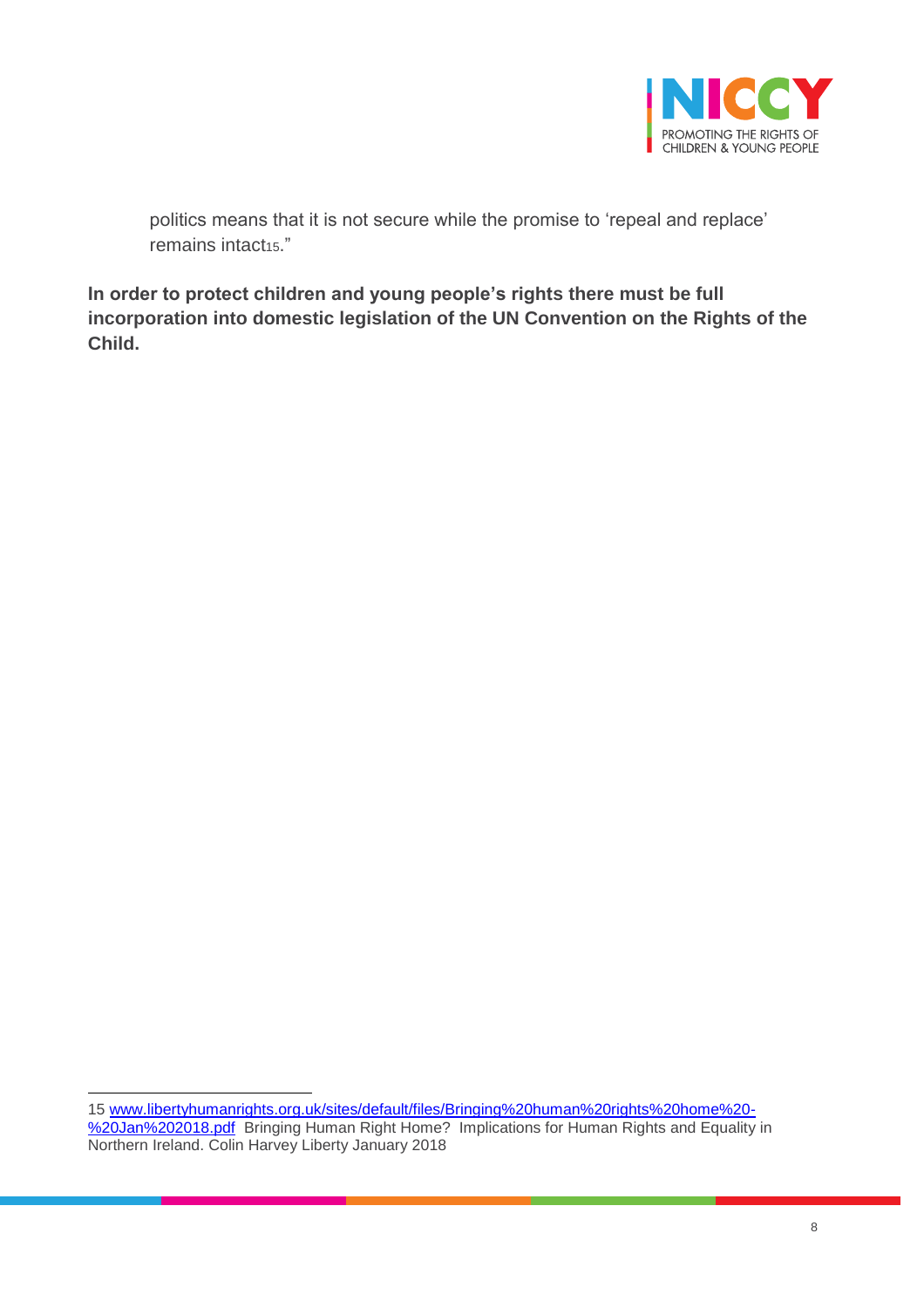

# **The Good Friday Agreement**

'The United Kingdom shall ensure that no diminution of rights, safeguards and equality of opportunity as set out in that part of the 1998 (Belfast/Good Friday) Agreement entitled Rights, Safeguards and Equality of Opportunity results from its withdrawal from the Union..'<sup>16</sup>

The Belfast/Good Friday Agreement (GFA) - an international treaty between the Governments of the UK and the Republic of Ireland - effectively brought an end to Northern Ireland's violent conflict. Indeed today's generation of children are the first in NI to live in relative peace.

The GFA established a number of co-operation mechanisms, one of which was the Joint Committee on Human Rights<sup>17</sup> set up to consider human rights issues on the island of Ireland. In a recent policy statement to the UK and Irish Governments the Committee outlined 6 requirements for the final EU Withdrawal Agreement to meet the obligations of the GFA as follows:

- 1. Ensure no diminution of rights within the withdrawal agreement;
- 2. Safeguard the North-South equivalency of rights on an ongoing basis;
- 3. Guarantee equality of citizenship within Northern Ireland;
- 4. Protect border communities and migrant workers;
- 5. Ensure evolving justice arrangements do not water down rights; and
- 6. Ensure continued right to participate in public life for EU citizens in NI.

The Committee sought assurances from both Governments that no rights would be diluted, outlined areas to be addressed to mitigate concerns around citizenship rights, and North-South equivalent equality and human rights protections, and made recommendations including:

- The Withdrawal Agreement to provide for the continuing North-South equivalence of rights, post-Brexit, as established under the 1998 Agreement;
- The EU seek a legal commitment to retaining the Charter of Fundamental Rights and that rights can be enforced by the Court of Justice of the EU in NI; and
- All the people of NI retain the right to stand and vote in European Parliament elections.

 $\overline{a}$ 16 Article 1 'Rights of Individuals' in The Protocol on Ireland/Northern Ireland to the Draft Agreement on the withdrawal of the UK from the EU. TF50 (2018) – Commission to EU27. 19 March 2018 17 Press release by IHREC from the Joint Committee on Human Rights 14 March 2018.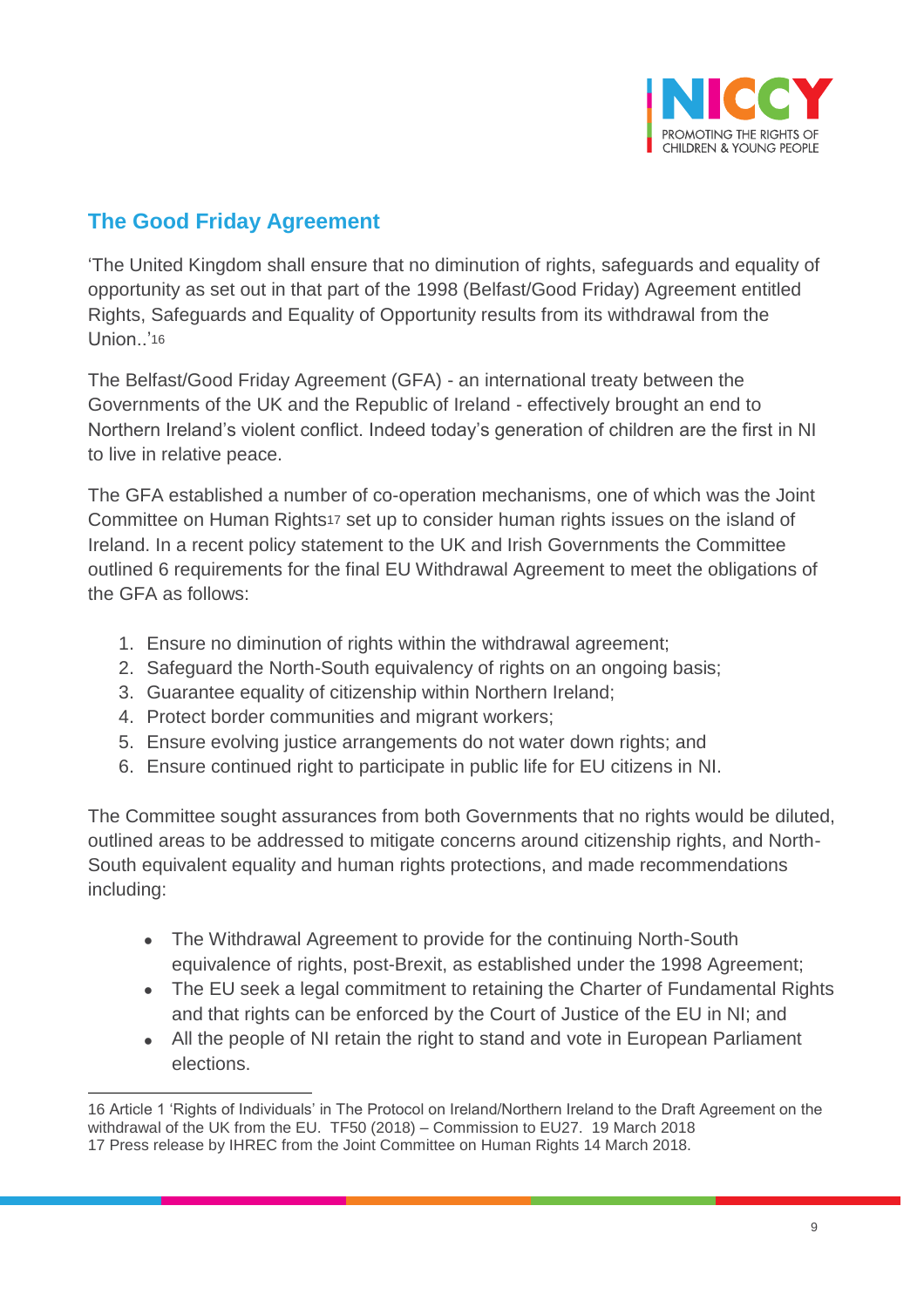

The GFA recognises the:

'birth right of all the people of Northern Ireland to identify themselves and be accepted as Irish or British, or both, as they may so choose, and accordingly confirm that their right to hold both British and Irish citizenship is accepted by both Governments and would not be affected by any future change in the status of Northern Ireland18.'

This required changes in legislation and structures across Ireland, greatly facilitated by the fact that both States were members of the EU and therefore there were no differences in rights pertaining to claiming either citizenship. Thus the UK leaving the EU has implications for the integrity of the Good Friday Agreement, as those in Northern Ireland holding an Irish will retain EU citizenship unlike those identifying solely as British and therefore holding a British passport

The UK 'Northern Ireland and Ireland position paper' August 2017, stated 'As long as Ireland remains a member of the EU, Irish citizenship also confers EU citizenship, with all the rights that go with this.' This is as true for the people of Northern Ireland who are Irish citizens - or who hold both British and Irish Citizenship – as it is for Irish citizens in Ireland. '19

There remains concern that Brexit will undermine the 'equivalence of rights' due to 'differentials' in EU rights and UK rights, between those who identify as British and Irish citizens. As such this could over time, exacerbate divisions between the two main identities in Northern Ireland despite the GFA stated birthright for people here 'to identify as … both, (and) to equal treatment irrespective of their choice'.

The position was reiterated in paragraph 52 of the EU-UK Joint Report (December 2017):

"The people of Northern Ireland who are Irish citizens will continue to enjoy rights as EU citizens, including where they reside in Northern Ireland. Both parties therefore agree that the Withdrawal Agreement should respect and be without prejudice to the rights, opportunities and identity that come with European Union citizenship for such people and, in the next phase of negotiations, will examine arrangements required to give effect to the ongoing exercise of, and access to, their rights, opportunities and benefits."

 $\overline{a}$ 18 The Agreement 10 April 1998 S6.1 (vi).

<sup>19</sup> HM Government 'Northern Ireland-Ireland Position Paper' 16 August 2017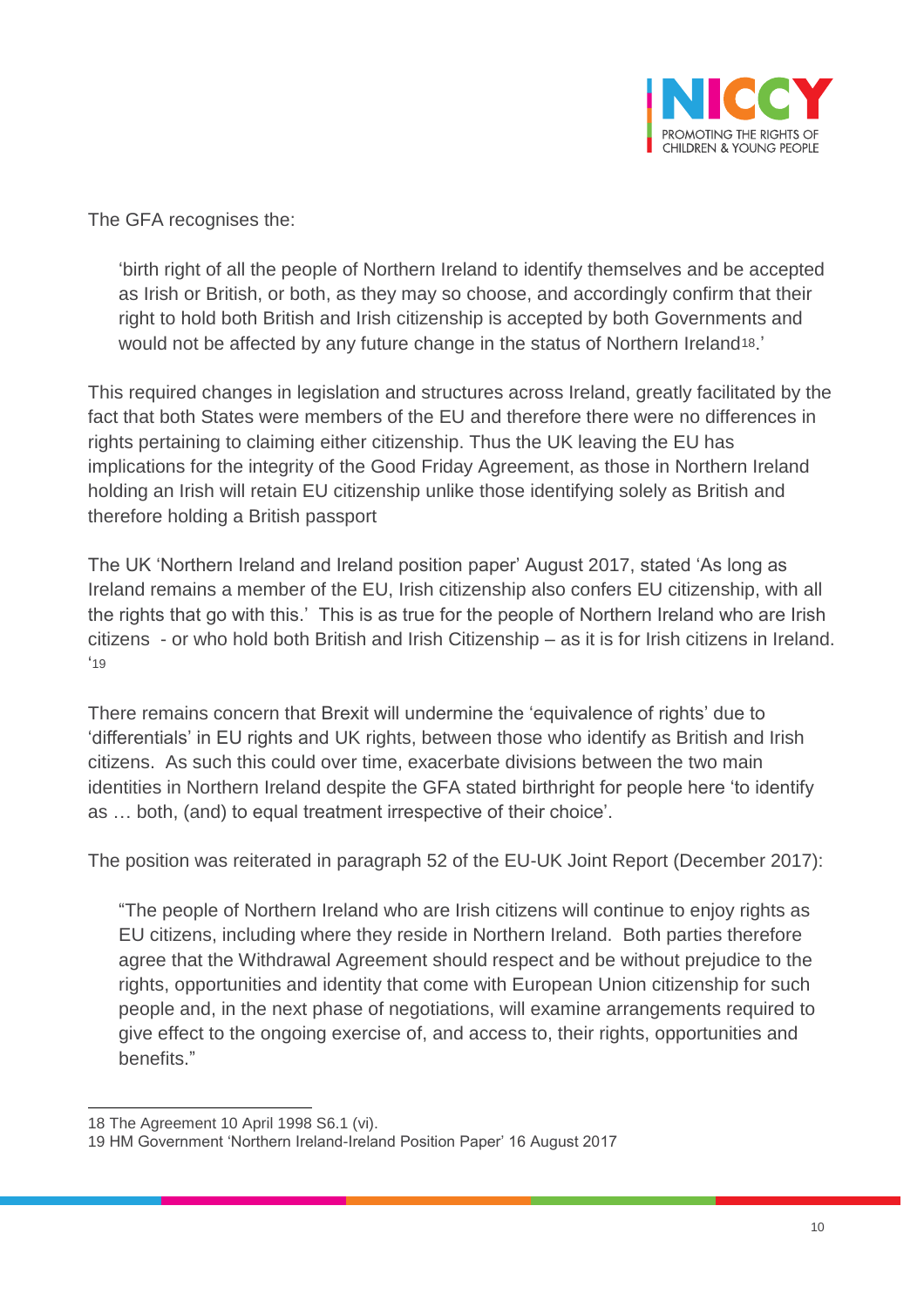

The December Agreement provides some assurances in para 53 concerning the 'Rights, Safeguards and Equality of Opportunity' however clarity is necessary as to how 'no diminution of rights, safeguards and equality of opportunity' will be assured in practice.

Pearse Smyth, member of the young people's steering group, interviewed by Belfast Live stated:

"The GFA says it doesn't matter who you are, you can consider yourself British, Irish or both and that is promised. But it is also promised that everyone will have the same rights and everyone will be treated equally,

"The thing is at the minute, if I have an Irish passport and my best friend next door has a British passport I will have more rights than him internationally.

"That was a big concern because identity and culture are a huge part of people's lives here. Being told that you don't have as many rights because you don't consider yourself Irish, that's not right, there's an issue there and I think that needs to be addressed."20

**There must be an undertaking the there are no differences in the rights of people who identify as Irish or British in Northern Ireland as outlined in the Good Friday Agreement.**

<sup>20</sup> [www.belfastlive.co.uk/news/belfast-news/meet-west-belfast-teenager-aiming-14499166](http://www.belfastlive.co.uk/news/belfast-news/meet-west-belfast-teenager-aiming-14499166)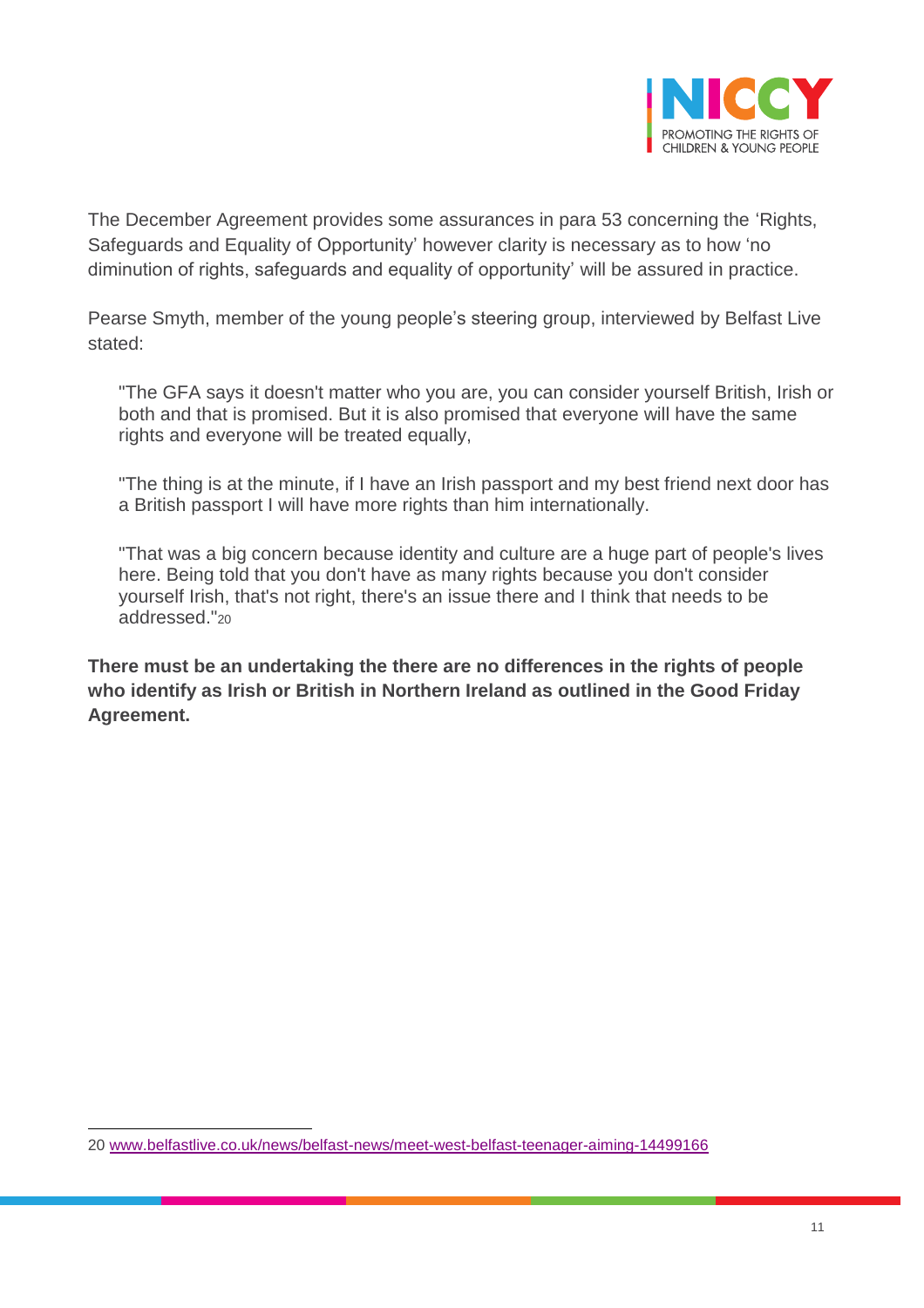

### **Impact of the Border**

 $\overline{a}$ 

Article 8 of the European Convention on Human Rights

"1. Everyone has the right to respect for his private and family life, his home and his correspondence.

2. There shall be no interference by a public authority with the exercise of this right except such as is in accordance with the law and is necessary in a democratic society in the interests of national security, public safety or the economic well-being of the country, for the prevention of disorder or crime, for the protection of health or morals, or for the protection of the rights and freedoms of others."

Lord Browne of Ladyton, reiterated that 'Brexit has consequences… to the hopes and aspirations of future generations….. particularly important on the island of Ireland and in the border communities, who suffered so much during the troubles.'

The border between Northern Ireland and the Republic of Ireland is the UK's only land border with the EU. Moreover, it is a border which in the past, has been a source of contention and been heavily militarised during the conflict in Northern Ireland. However, since the Good Friday Agreement, considerable resources and efforts have been put into opening the border region, removing the military infrastructure and ensuring the freedom of movement of people, goods, services and capital. The border has become 'seamless', allowing routine movement on either side.

In December 2017 the EU and UK agreed the border would be kept frictionless. The achievement of this will be dependent on the final deal however, should this not be possible a "backstop" was agreed which would ensure that NI maintained full alignment with the rules of the EU single market and customs union, therefore maintaining the current arrangements with regards to North and South co-operation. Whilst the White Paper<sup>21</sup> is in part, an attempt to prove a backstop unnecessary, further work is required, according to the new Brexit Secretary Dominic Raab 'to deliver on both sides' commitments to Northern Ireland and Ireland, avoiding a hard border without compromising the EU's autonomy or UK sovereignty.'

<sup>21</sup> The future relationship between the United Kingdom and the European Union. UK Government Paper. July 2018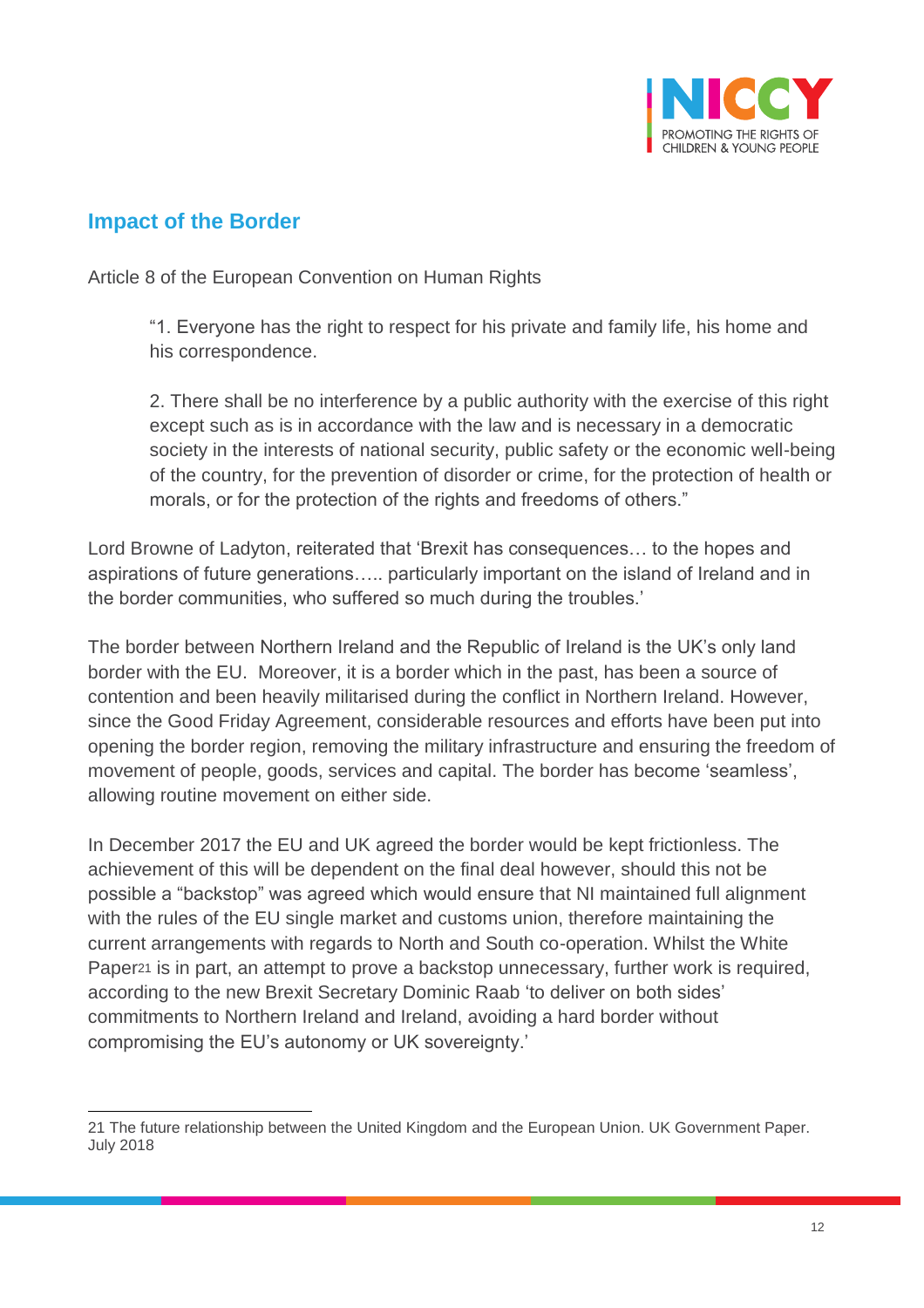

NICCY does not underestimate the challenges of ensuring that the exit agreement protects the GFA and recognises the preservation of the Good Friday Agreement is essential to continued peace.

There are concerns that any border checks infrastructure however minimal, will be subject to 'mission creep'. Previous militarised infrastructure was not what was originally intended but arose from the need to protect customs staff working. A return of intrusive infrastructure would be extremely regressive and impact on the day-to-day life of children living in the border region. Concerns have been raised with NICCY by children if 'going to school or a local shop requires crossing an international border', they may need to start constantly carrying identification documents. Retention of the common travel area (CTA) has gone some way to allaying such fears. However, the CTA applies only to UK and Irish citizens, and media coverage in recent times of UK Border Force recruiting staff from those who only hold British passports<sup>22</sup> – albeit quickly rescinded – does not instil confidence.

Children and young people (and their families) currently travel across the border for a wide range of reasons, some doing this on a daily basis, and others less frequently. They cross the border to attend school or college, to access vital health services, to spend time with friends and family (particularly in cases of separated families) to go shopping, socialise or for leisure activities. A 'hard border' would limit children's freedom of movement and access to vital services, family life, as well as damaging local border economies.

Concerns have also been raised that the border could potentially become a target for paramilitary style organisations and we would see a militarised situation return with the concomitant disruption to lives - particularly of children and young people and the wider population, in border regions.

#### **There must be no border arrangements across Ireland or between GB and NI which compromise the Good Friday Agreement.**

<sup>22</sup> [www.bbc.co.uk/news/uk-northern-ireland](http://www.bbc.co.uk/news/uk-northern-ireland) 'Home Office Sorry for Border Force British Passport 'error''

<sup>21</sup> April 2018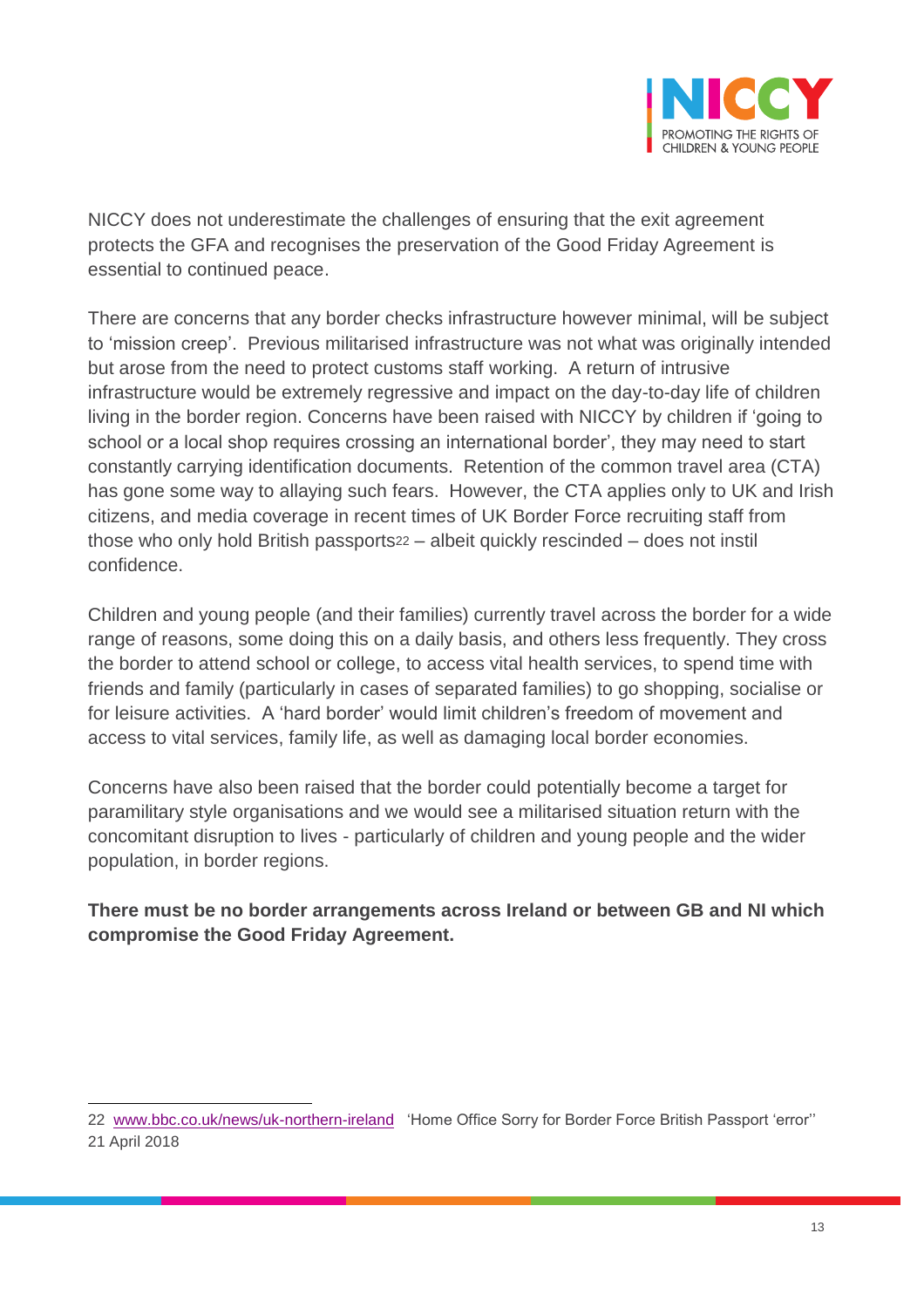

### **Non-Discrimination**

#### **Article 2**

States Parties shall respect and ensure the rights set forth in the present Convention to each child within their jurisdiction without discrimination of any kind, irrespective of the child's or his or her parent's or legal guardian's race, colour, sex, language, religion, political or other opinion, national, ethnic or social origin, property, disability, birth or other status.

#### **Article 14**

States Parties shall respect the right of the child to freedom of thought, conscience and religion.

#### **Article 30**

 $\overline{a}$ 

In those States in which ethnic, religious or linguistic minorities or persons of indigenous origin exist, a child belonging to such a minority or who is indigenous shall not be denied the right, in community with other members of his or her group, to enjoy his or her own culture, to profess and practise his or her own religion, or to use his or her own language.

Tensions around 'Brexit' have already served to emphasise differences and divide communities across the UK23, but particularly in Northern Ireland where tensions have been exacerbated between British and Irish identities, working against the Good Friday Agreement's recognition of the right of individuals in Northern Ireland to identify as British, Irish or both. While young people identifying as Irish will remain EU citizens after the UK leaves the EU, this will not be the case for young people identifying as British.

The children and young people with whom NICCY have engaged since 2016 have consistently raised this issue as one of their main concerns and this was reiterated at the conference in November 2017. They wanted Ireland, North and South to be considered a safe and welcoming place for all newcomer children particularly those who are refugees or asylum seekers.

There has also been some evidence of increased racism and hostility towards ethnic minorities and migrants in Northern Ireland (and across the UK) at the time of the referendum which appears to have increased subsequently. Many EU/EEA nationals report facing anxiety and uncertainly as they consider the potential impact of Brexit on their

<sup>23</sup> Eastern European Young People in Brexit Britain: Racism, anxiety and a precarious future. D. Sime, E Kakela, S Corson, N Tyrrell, C. McMellon, C. Kelly and M. Moskal. Research and Policy Briefing No. 1 November 2017.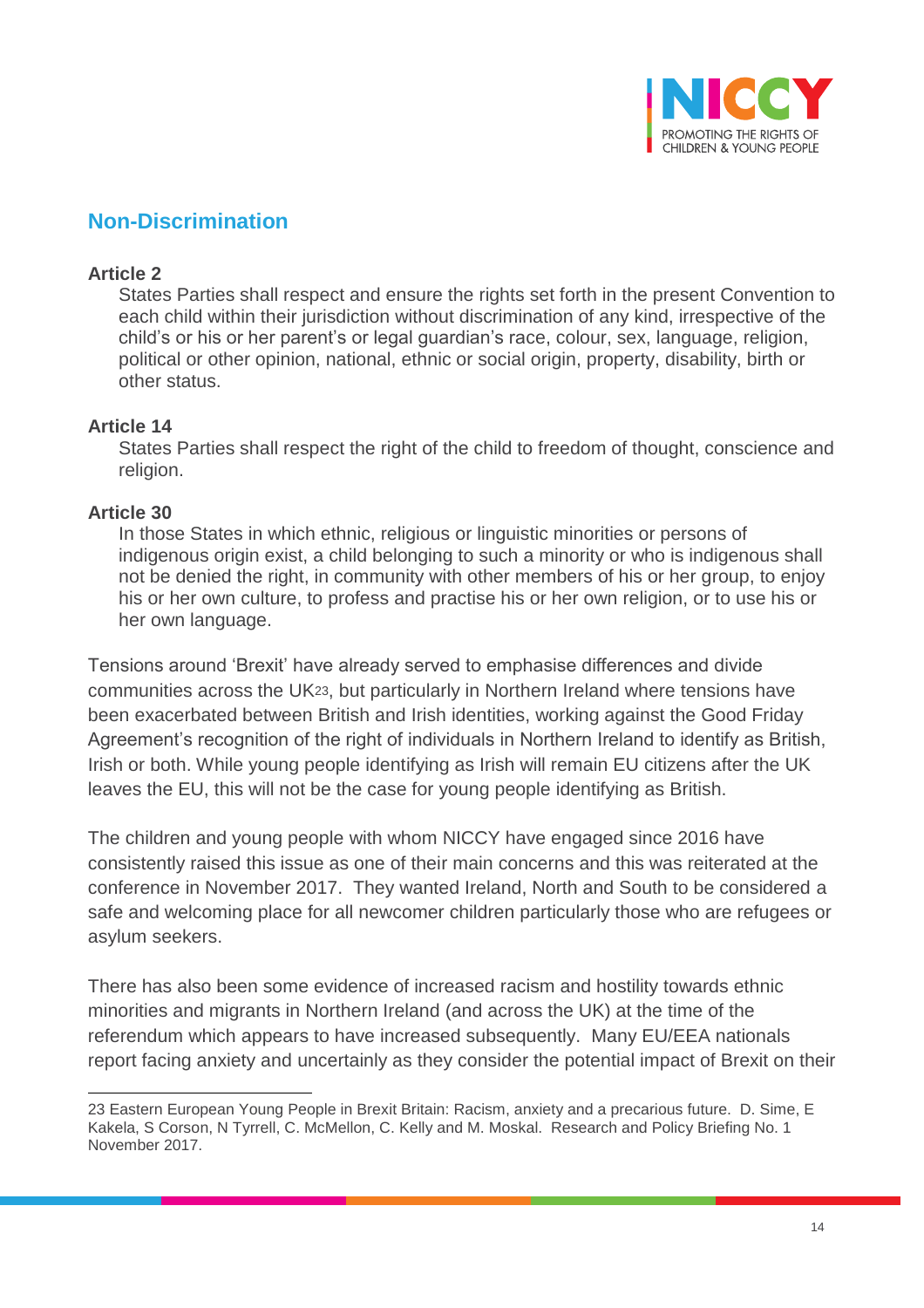

future status,<sup>24</sup> and this is compounded by increasing prejudice against migrant, asylum seeking and refugee children and young people.

NICCY has been informed that some newcomer children are disengaging from education and other services as they believe that they will be deported following Brexit.

**Assurances must be given and proactive measures taken to protect all children from discrimination.** 

 $\overline{a}$ 24 Institute for Conflict Research. 'Brexit and eYou': information for EU/EEA nationals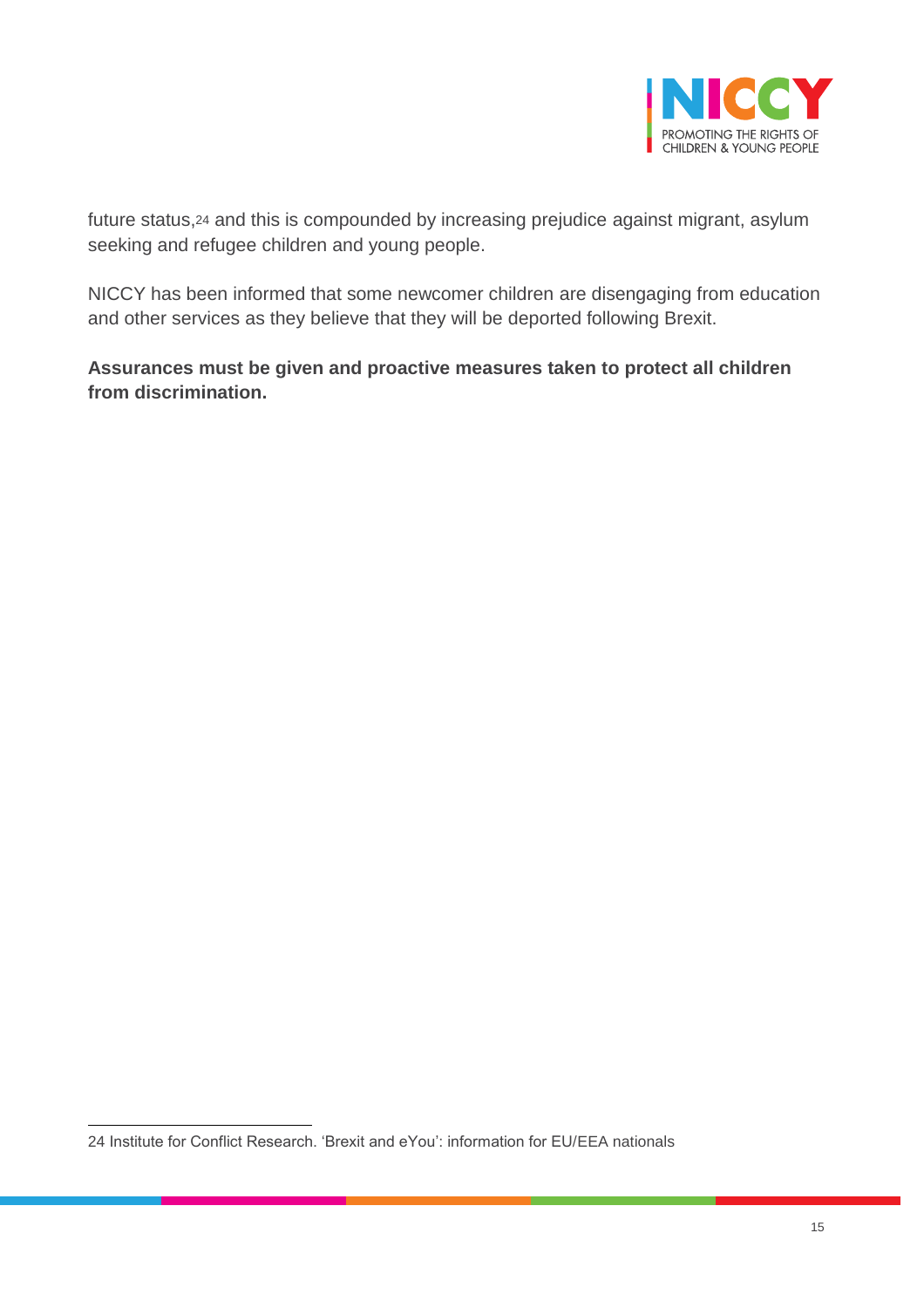

# **Economic Wellbeing**

#### **Article 27**

States Parties recognize the right of every child to a standard of living adequate for the child's physical, mental, spiritual, moral and social development.

#### **Article 26**

States Parties shall recognize for every child the right to benefit from social security, including social insurance, and shall take the necessary measures to achieve the full realization of this right in accordance with their national law.

Children have consistently been the age group at most risk of being in poverty in NI with nearly 118,000 children currently living relative poverty (after housing costs) 25. The Social Security changes across the UK are likely to exacerbate this situation and the Institute for Fiscal studies predicting an increase of 7% for children living in poverty between 2015 and 2022.<sup>26</sup>

The Northern Ireland Composite Economic Index (NICEI) released for the first quarter of 2018 demonstrate that NI's economy has stagnated over the last 2 years, leading CBI NI Director, Angela McGowan to state;

"Clearly the current political vacuum and Brexit uncertainty are taking their toll on economic performance. The CBI and other business leaders have repeatedly called on political leaders to get back into government so that critical decisions can be made, on issues such as economic strategy, infrastructure and public service transformation27.

Additionally, various studies have indicated that the economy in Northern Ireland will potentially be more significantly affected if the UK leaves the Customs Union and Single Market

Over preceding decades the fact that the UK and Ireland have both been members of the EU has enabled the integration of systems and resources across and between these islands, to ensure the success of a number of key industries including agriculture. Leaving

 $\overline{a}$ 25 DfC, May 2018, Poverty Bulletin, 2016/17

<sup>26</sup> Hood, H., Waters, T., (2017) Living standards, poverty and inequality in the UK: 2017–18 to 2021–22, (London: IFS).

<sup>27</sup> [www.belfasttelegraph.co.uk/business/northern-ireland/northern-ireland-economy-on-brink-of-recession](http://www.belfasttelegraph.co.uk/business/northern-ireland/northern-ireland-economy-on-brink-of-recession-territory-37134495.html)[territory-37134495.html](http://www.belfasttelegraph.co.uk/business/northern-ireland/northern-ireland-economy-on-brink-of-recession-territory-37134495.html)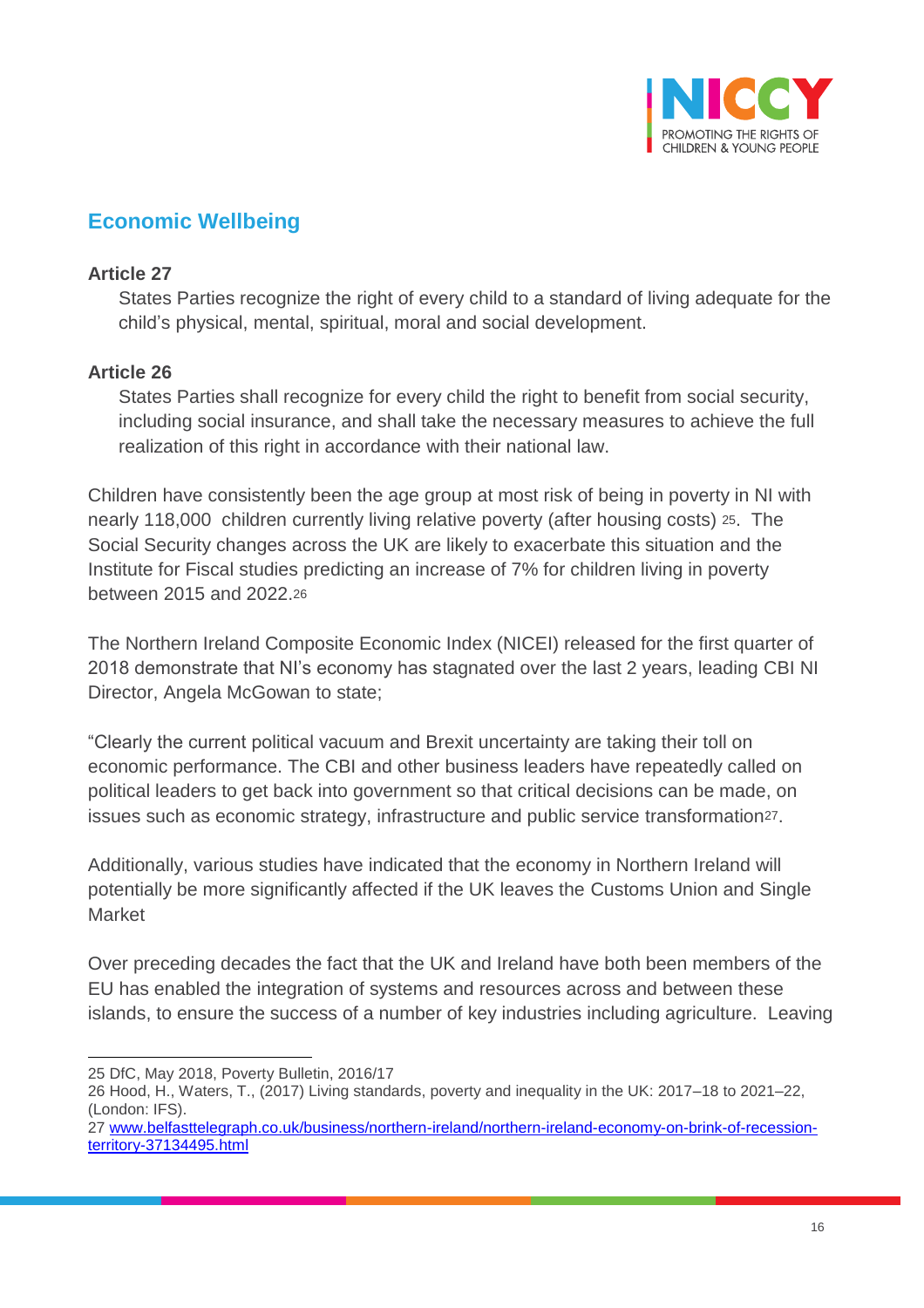

the Customs Union and Single Market will have a particularly significant impact therefore on producers<sup>28</sup> across the island of Ireland. This impact on the economy will exacerbate the material well-being of increased numbers of children and young people.

Northern Ireland currently benefits from a number of EU funding streams, including the EU Social Fund, PEACE funding and INTERREG funds. Moreover, given the importance of agriculture to the Northern Ireland economy, the loss of Common Agricultural Policy is also likely to have a more significant impact on Northern Ireland's economy. These funds (2014-2020) represent a total of €3.5bn of an investment into NI29. The eventual loss of these would inevitably adversely impact on children and families across NI. It is crucial that the UK government introduces robust arrangement to continue the investment required.

Farming communities, rural and border communities and those who previously benefitted from EU funding, particularly in areas of high socio economic disadvantage, are likely to be disproportionately affected and may experience increased levels of child poverty.

A transition period up to 31 December 2020 has been agreed to facilitate development of vital arrangements and preparations by businesses and others.

**There must be a formal commitment for continued financial and other support for socially disadvantaged communities and those that currently rely on EU funding.** 

<sup>28</sup> The Impartial Reporter 5 May2018 [www.impartialreporter.com/.../16205479.Farmer\\_John\\_Sheridan](http://www.impartialreporter.com/.../16205479.Farmer_John_Sheridan) 29 [www.eurolink-eu.net/eu-funding-2/](http://www.eurolink-eu.net/eu-funding-2/)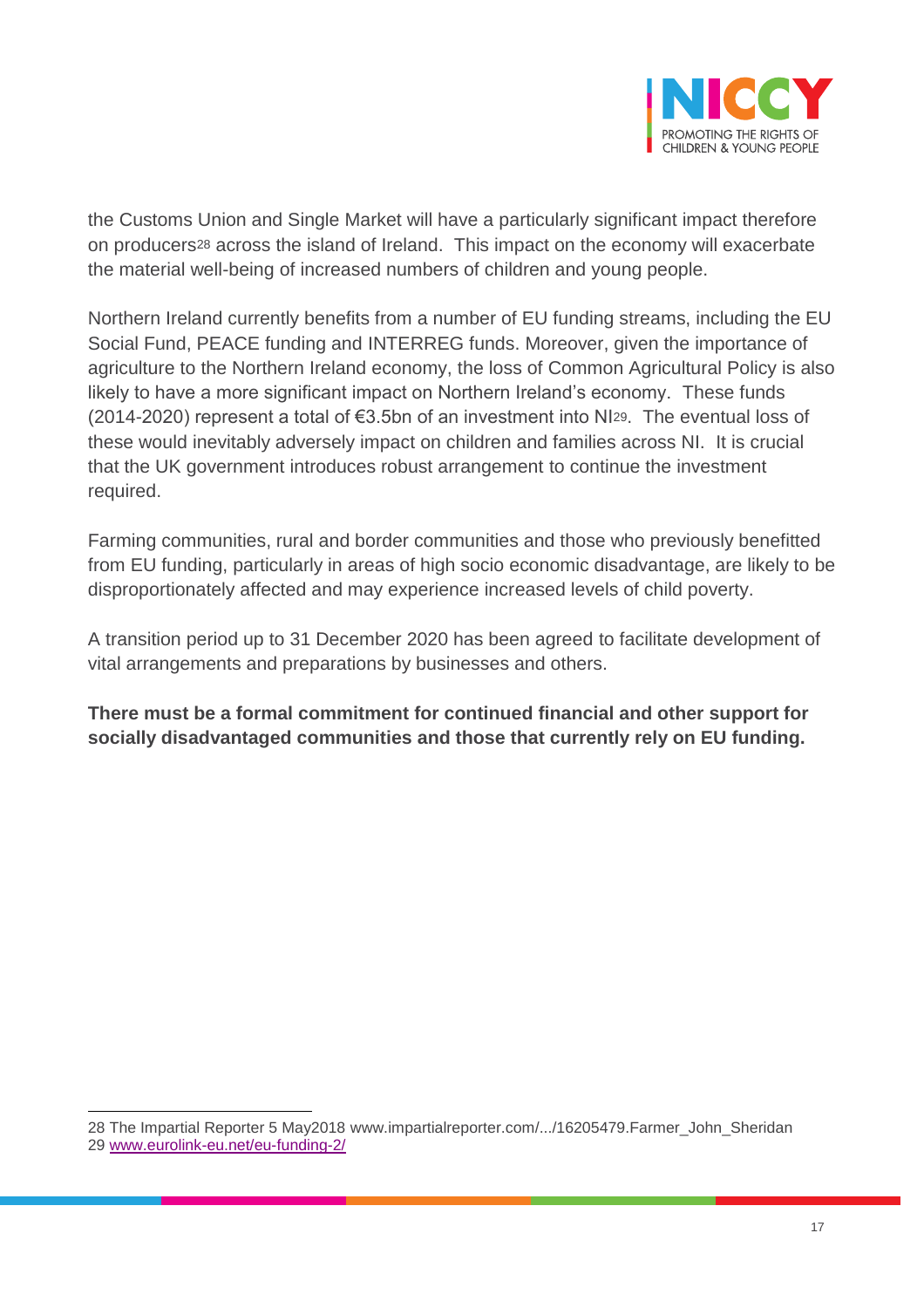

# **Safety and Stability**

#### **Article 11**

1. States Parties shall take measures to combat the illicit transfer and non-return of children abroad.

2. To this end, States Parties shall promote the conclusion of bilateral or multilateral agreements

#### **Article 19**

States Parties shall take all appropriate legislative, administrative, social and educational measures to protect the child from all forms of physical or mental violence, injury or abuse, neglect or negligent treatment, maltreatment or exploitation, including sexual abuse, while in the care of parent(s), legal guardian(s) or any other person who has the care of the child.

#### **Article 32**

States Parties recognize the right of the child to be protected from economic exploitation and from performing any work that is likely to be hazardous or to interfere with the child's education, or to be harmful to the child's health or physical, mental, spiritual, moral or social development.

#### **Article 34**

States Parties undertake to protect the child from all forms of sexual exploitation and sexual abuse. For these purposes, States Parties shall in particular take all appropriate national, bilateral and multilateral measures to prevent:

- (a) The inducement or coercion of a child to engage in any unlawful sexual activity;
- (b) The exploitative use of children in prostitution or other unlawful sexual practices;
- (c) The exploitative use of children in pornographic performances and materials.

#### **Article 35**

States Parties shall take all appropriate national, bilateral and multilateral measures to prevent the abduction of, the sale of or traffic in children for any purpose or in any form.

There are approximately 80 EU instruments which entitle children to protection and welfare, these include trafficking, abduction, exploitation and product safety. NI's land border inevitably exposes vulnerabilities to child abductions, child sexual exploitation, children going missing, and/or being trafficked to and through NI.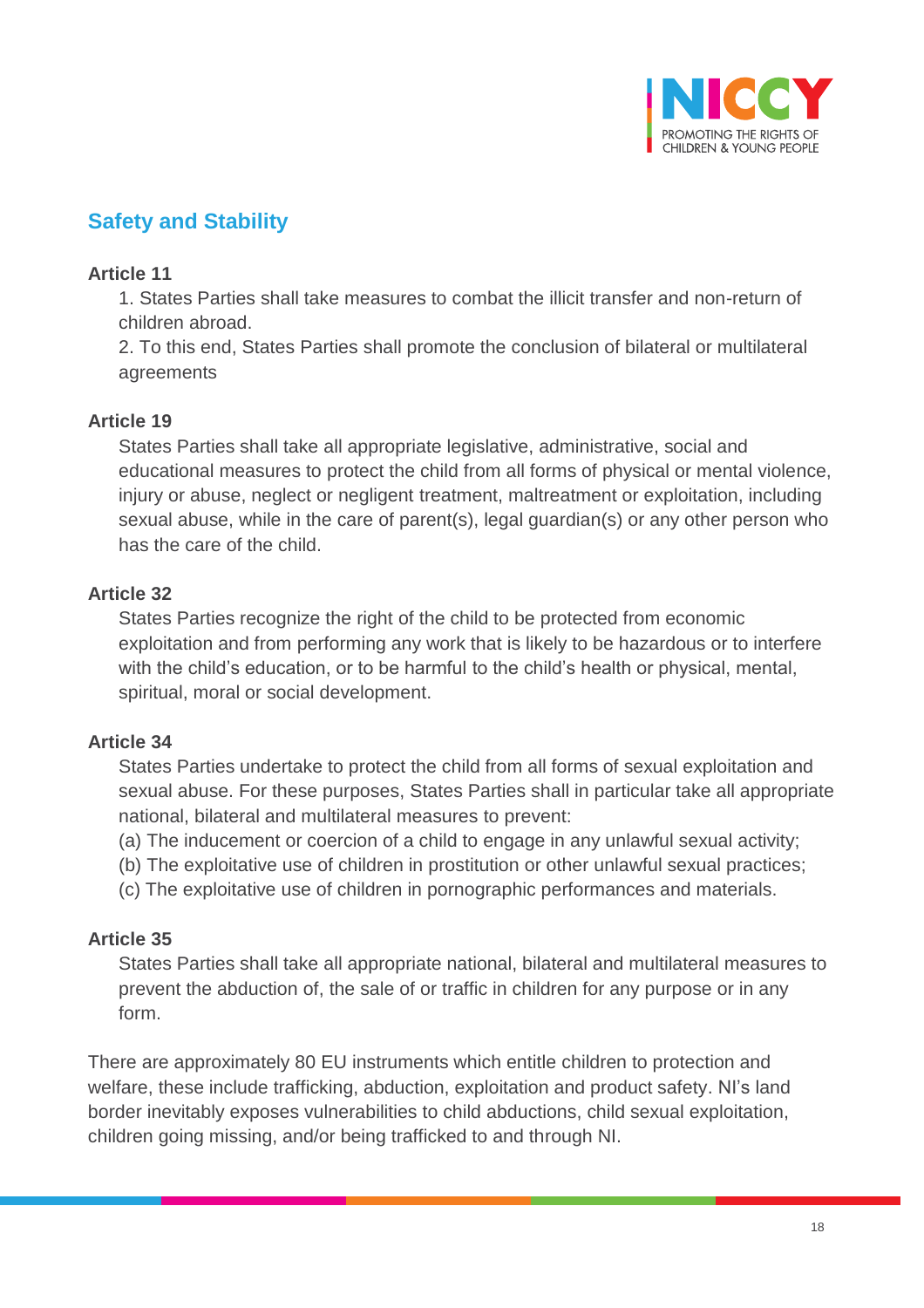

Currently there is a high degree of co-operation across the EU in relation to tackling crime through ECRIS (European criminal records information sharing), Europol, Schengen Information System (a database of real-time crime alerts), Eurojust and the use of the European Arrest Warrant. Data sharing protocols are also important in pre-employment checks for those working with children and young people.

The PSNI and An Garda Siochána collaborate and share intelligence across the island of Ireland. This is particularly important in safeguarding and protecting children and young people and it is vital that such mechanisms are available to do so and the current arrangements must be protected.

The UK Government also announced last September it and the EU 'must agree an "ambitious" new security treaty to combat terrorism and organised crime or the continent will face "increased risks" post-Brexit<sup>30</sup>.' we all must await the outcomes of current negotiations.

This has been reiterated by Dominic Raab MP Secretary for Exiting the EU, who states in the 'future relationships' White Paper that:

'Alongside this unprecedented economic partnership, we also want to build an unrivalled security partnership'<sup>31</sup>

However the PSNI Chief Constable when appearing before the NI Affairs Committee in July 2018, stated he feels 'isolated' and 'in the dark' in preparing for Brexit, given the lack of a NI Executive and further stating he is '400 officers short of what is needed to deal with current demands'. George Hamilton also highlighted that other agencies such as HMRC and Border Force have 'seen workforce increases in the thousands.'<sup>32</sup>

**The security treaty must maintain current levels of protections and must be adequately resourced.**

 $\overline{a}$ 30 [www.ft.com/content/112c25f2-9c75-11e7-9a86-4d5a475ba4c5](http://www.ft.com/content/112c25f2-9c75-11e7-9a86-4d5a475ba4c5) Helen Warrell Financial Times Sept' 2017 31 [https://assets.publishing.service.gov.uk/government/uploads/system/uploads/](https://assets.publishing.service.gov.uk/government/uploads/system/uploads/%20%20attachment_data/file/725288/The_future_relationship_between_the_United_Kingdom_and_the_European_Union.pdf) 

[attachment\\_data/file/725288/The\\_future\\_relationship\\_between\\_the\\_United\\_Kingdom\\_and\\_the\\_European\\_U](https://assets.publishing.service.gov.uk/government/uploads/system/uploads/%20%20attachment_data/file/725288/The_future_relationship_between_the_United_Kingdom_and_the_European_Union.pdf) [nion.pdf](https://assets.publishing.service.gov.uk/government/uploads/system/uploads/%20%20attachment_data/file/725288/The_future_relationship_between_the_United_Kingdom_and_the_European_Union.pdf)

<sup>32</sup> [www.belfasttelegraph.co.uk/newsbrexit/psni-in-the-dark-overbrexit-because-of-stormont-stalemate-mps](http://www.belfasttelegraph.co.uk/newsbrexit/psni-in-the-dark-overbrexit-because-of-stormont-stalemate-mps-told-37057369.html)[told-37057369.html](http://www.belfasttelegraph.co.uk/newsbrexit/psni-in-the-dark-overbrexit-because-of-stormont-stalemate-mps-told-37057369.html)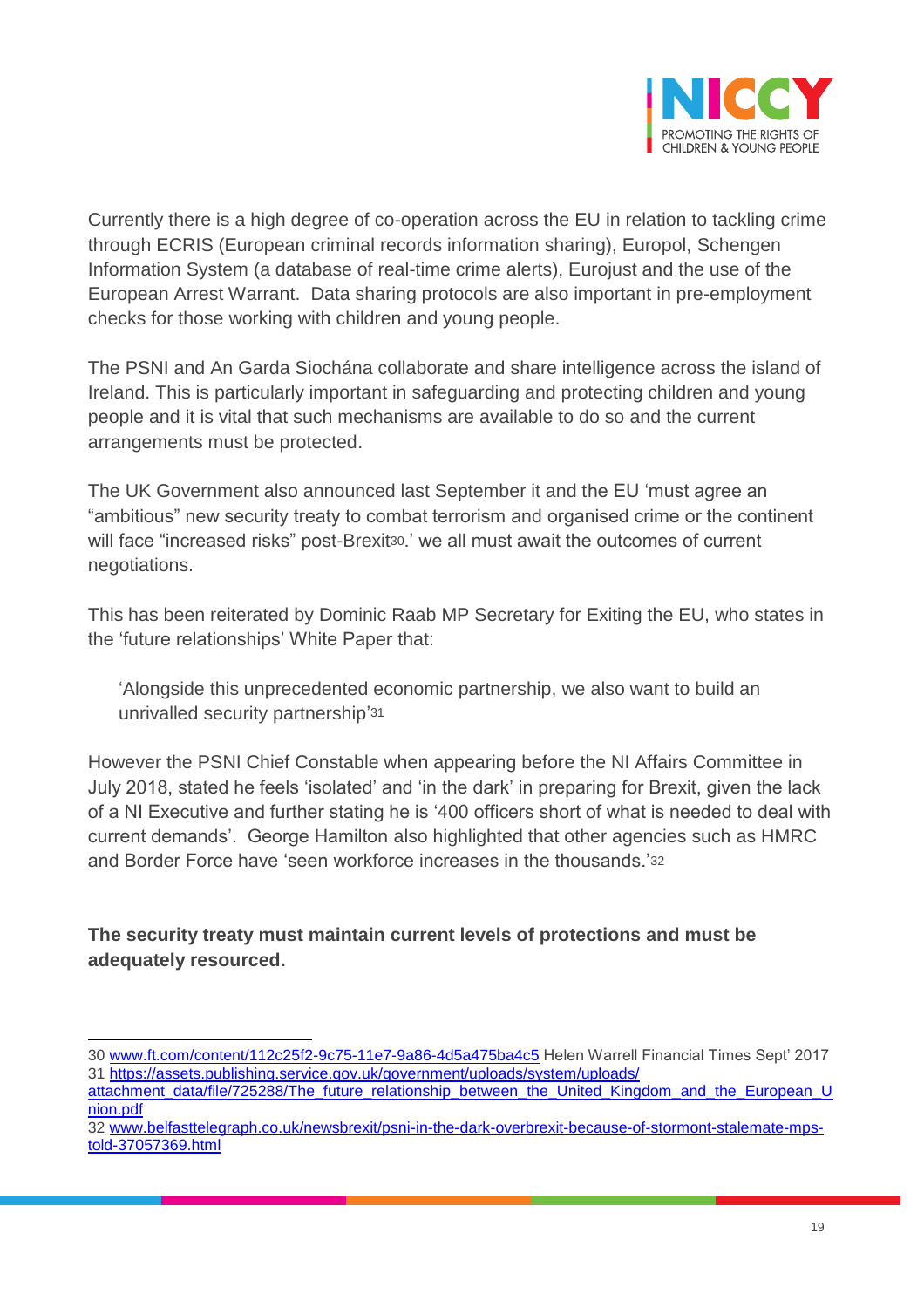

#### **Family Life**

 $\overline{a}$ 

Children and Young People have raised the issues of family separation, divorce, custody and contact arrangements. These could be adversely impacted due to the border and legal arrangements post Brexit.

The areas where EU instruments and enforcement mechanisms are currently engaged include 'jurisdiction' to hear disputes, recognition and enforcement in relation to orders made examples include maintenance payments and co-operation and to share information and return abducted children.

'The importance of a harmonised family law system across the EU comes sharply into focus when it is considered that there are approximately one million British citizens living in other EU member states and some three million EU citizens living in the UK. The scope for personal and family relationship issues arising is significant and so certainty and co-operation are key.<sup>33</sup>

**Further clarity is required with regard to how the UK Government intends to address these issues.**

<sup>33</sup> Family Law Bar Association FLBA, International Academy of Family Lawyers (IAFL) and Resolution. 'Brexit and Family Law. October 2017.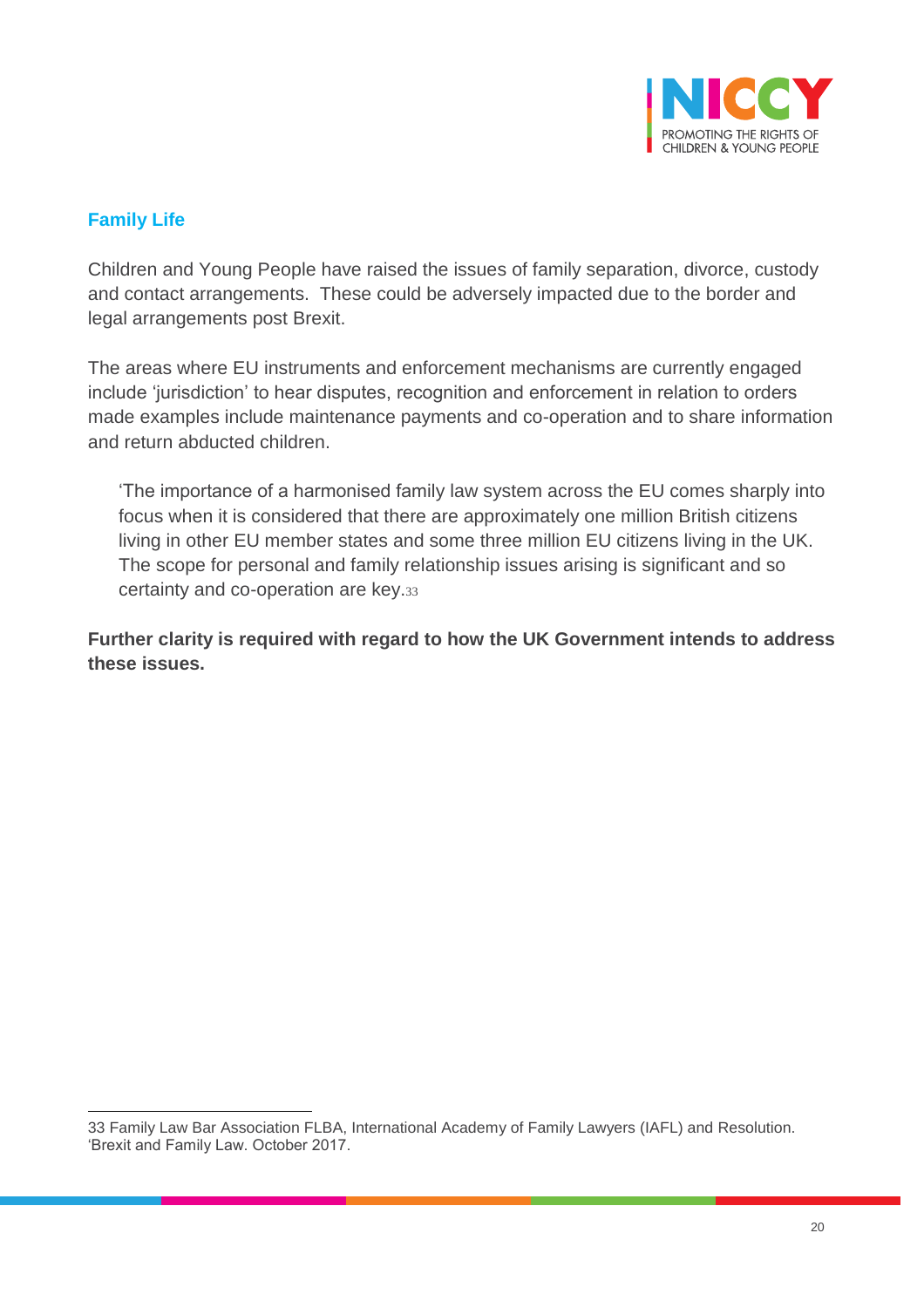

#### **Healthcare**

#### **Article 24**

States Parties recognize the right of the child to the enjoyment of the highest attainable standard of health and to facilities for the treatment of illness and rehabilitation of health. States Parties shall strive to ensure that no child is deprived of his or her right of access to such health care services.

#### **Article 23**

States Parties recognize that a mentally or physically disabled child should enjoy a full and decent life, in conditions which ensure dignity, promote self-reliance and facilitate the child's active participation in the community

Children's access to both primary and acute healthcare may be significantly impacted by Brexit in a number of ways. For many living in border areas, they are currently able to access healthcare services that are closest to them, irrespective of which side of the border they live. An example of this is young people in Donegal being able to go to hospital in Derry for treatment, rather than travelling much longer distances to access a hospital in the Republic of Ireland. There is therefore potential for people on both sides of the border to be required to travel longer distances to receive basic healthcare.

In addition, some specialised health services for children and young people are organised on an Ireland-wide basis, to provide the scale required to ensure a quality service. This includes the All-Island Congenital Heart Disease Network. If services such as these do not continue to be organised on an island-wide basis, it is likely that children from Northern Ireland will have to travel to Great Britain for operations and treatment. Assurances have been given to NICCY by the Department of Health that these bilateral agreements will be protected but there remains some uncertainty with regards to the final exit agreement and allowing scope for such. This is one of 4 areas being addressed by the Department of Health working group, which are:

- 1. Cross-border healthcare and access to healthcare in EU states post-Brexit
- 2. HSC workforce i.e. mobility, recruitment, retention and professional regulation
- 3. Funding issues i.e. replacement for EU structural funds and access to European competitive funds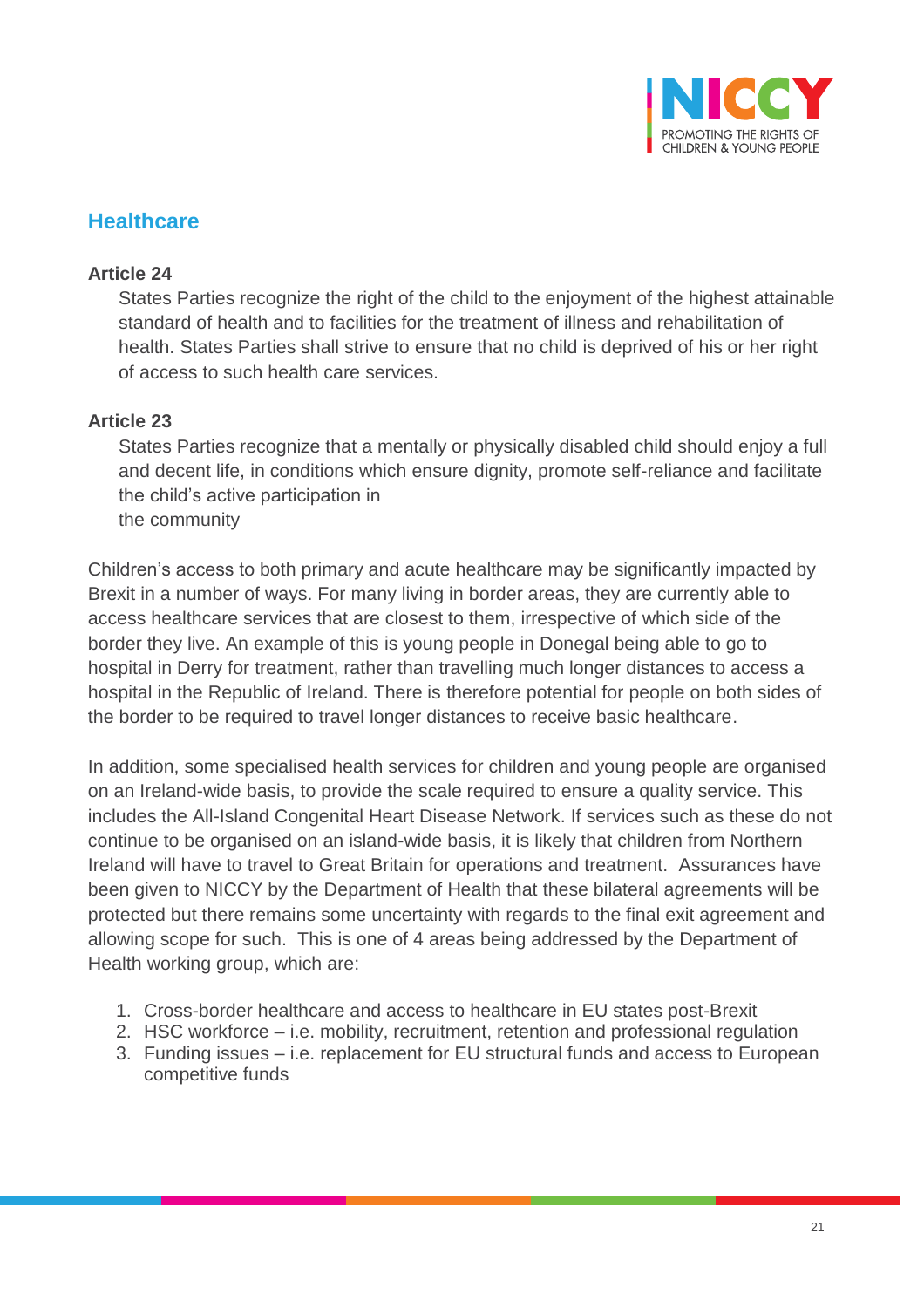

4. Financial risks re: non-pay expenditure<sup>34</sup>

Our engagement with children and young people highlighted some issues including loss of EU funding for specialised wheelchairs and whether compliance with disability access, particularly when travelling, would be affected.

Other issues raised with NICCY include whether the UK will retain the European Health Insurance Card arrangements; how emergency services might be affected when having to cross the border to reach patients or to bring them to their closest hospital; the immigration status of healthcare workers (the CTA does not include EEA healthcare workers) and the equivalence of healthcare standards across the island of Ireland post-Brexit. According to the British Medical Association, 45% of EEA doctors say they are considering leaving the UK; 18% have already made plans to do so. The BMA have issued 'Healthcare first – a Brexit blueprint for Europe' which includes 5 manifesto calls relating to:

- Workforce;
- Patient care and public's health;
- Northern Ireland;
- Regulation and assurance;
- Research and innovation.

Its Chair, Dr Chaand Nagpaul has stated that:

'The ongoing uncertainty and insecurity arising from Brexit is having a destabilising effect not just on the medical workforce, but on the wider health system, access to established networks, the sharing of best practice and collaborative working.

Health services must be a priority during the Brexit negotiations… the challenges posed to our health service … are considerable…'<sup>35</sup>

**Children's current access to primary and acute healthcare must be protected and there must be scope for further co-operation where deemed in the best interests of children and young people.** 

<sup>34</sup> [www.nicva.org/article/department-of-health-brexit-update-july-2018](http://www.nicva.org/article/department-of-health-brexit-update-july-2018)

<sup>35</sup> 'Healthcare first – a Brexit blueprint for Europe'. BMA April 2018.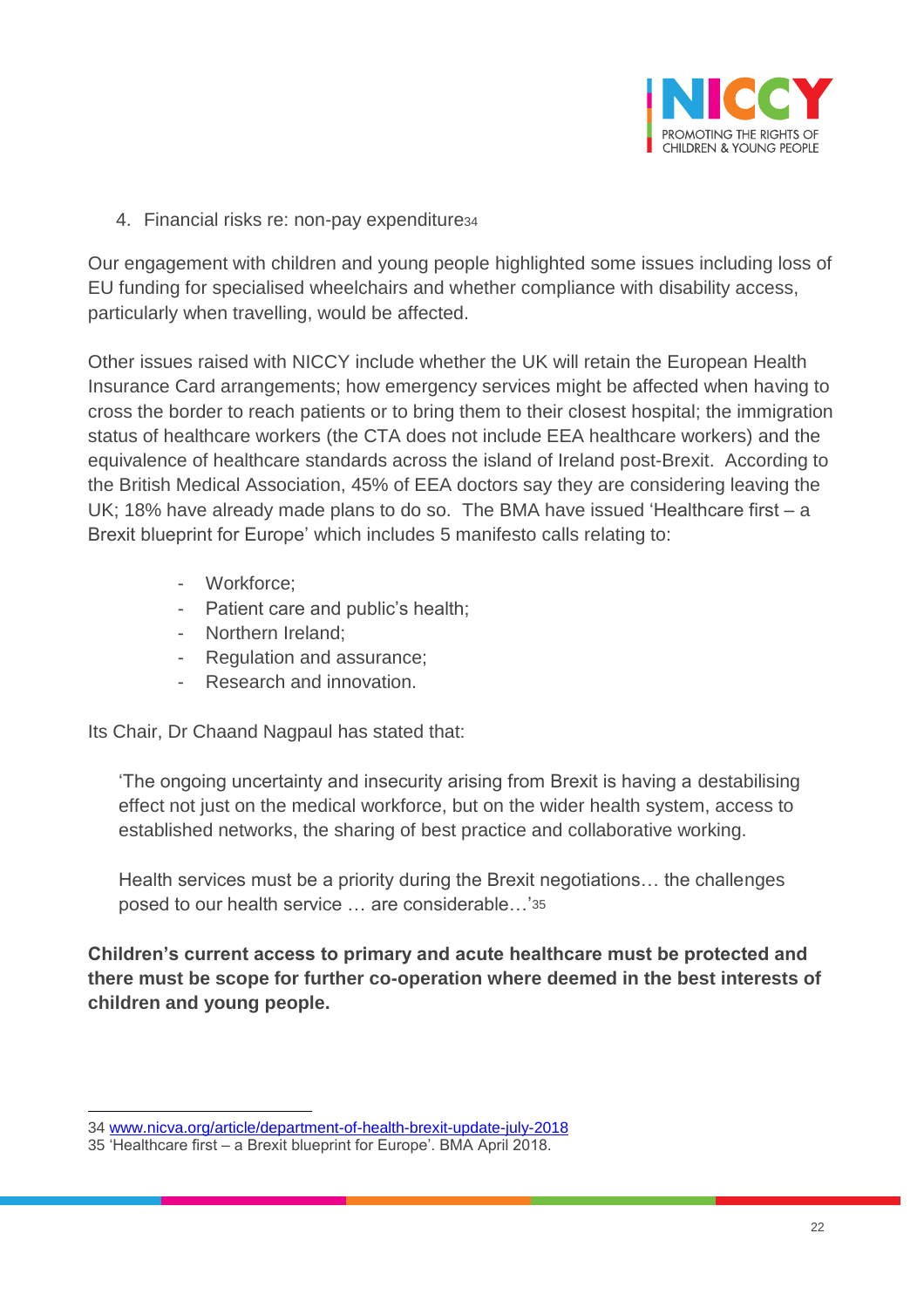

# **Learning and Achieving**

#### **Article 28**

States Parties recognize the right of the child to education, and with a view to achieving this right progressively and on the basis of equal opportunity, they shall, in particular:

- (a) Make primary education compulsory and available free to all;
- (b) Encourage the development of different forms of secondary education, including general and vocational education, make them available and accessible to every child, and take appropriate measures such as the introduction of free education and offering financial assistance in case of need;
- (c) Make higher education accessible to all on the basis of capacity by every appropriate means;
- (d) Make educational and vocational information and guidance available and accessible to all children

#### **Article 31**

1. States Parties recognize the right of the child to rest and leisure, to engage in play and recreational activities appropriate to the age of the child and to participate freely in cultural life and the arts.

2. States Parties shall respect and promote the right of the child to participate fully in cultural and artistic life and shall encourage the provision of appropriate and equal opportunities for cultural, artistic, recreational and leisure activity.

The Department for Education has calculated that around 500 children and young people travel across the border to go to school in each jurisdiction every day and that they are accompanied by 300 teachers.<sup>36</sup>

Research by the Ulster University estimated that an additional 1500 young people crossed each day to access further and higher education across the border. There are concerns that the UK exiting the EU might affect these arrangements in relation to cross border travel, and if fees were to be introduced in respect of accessing 'cross border education'.

If the current arrangements do not continue, this could result in children having to change schools which would limit their choice of schools in the border area and future intended careers. Moreover, a hard border would have a significant impact on the daily lives of children and young people in border areas in accessing extra-curricular activities outside school hours.

 $\overline{a}$ 36 Information provided at NICCY meeting by Department of Education Representative on 12 April 2018.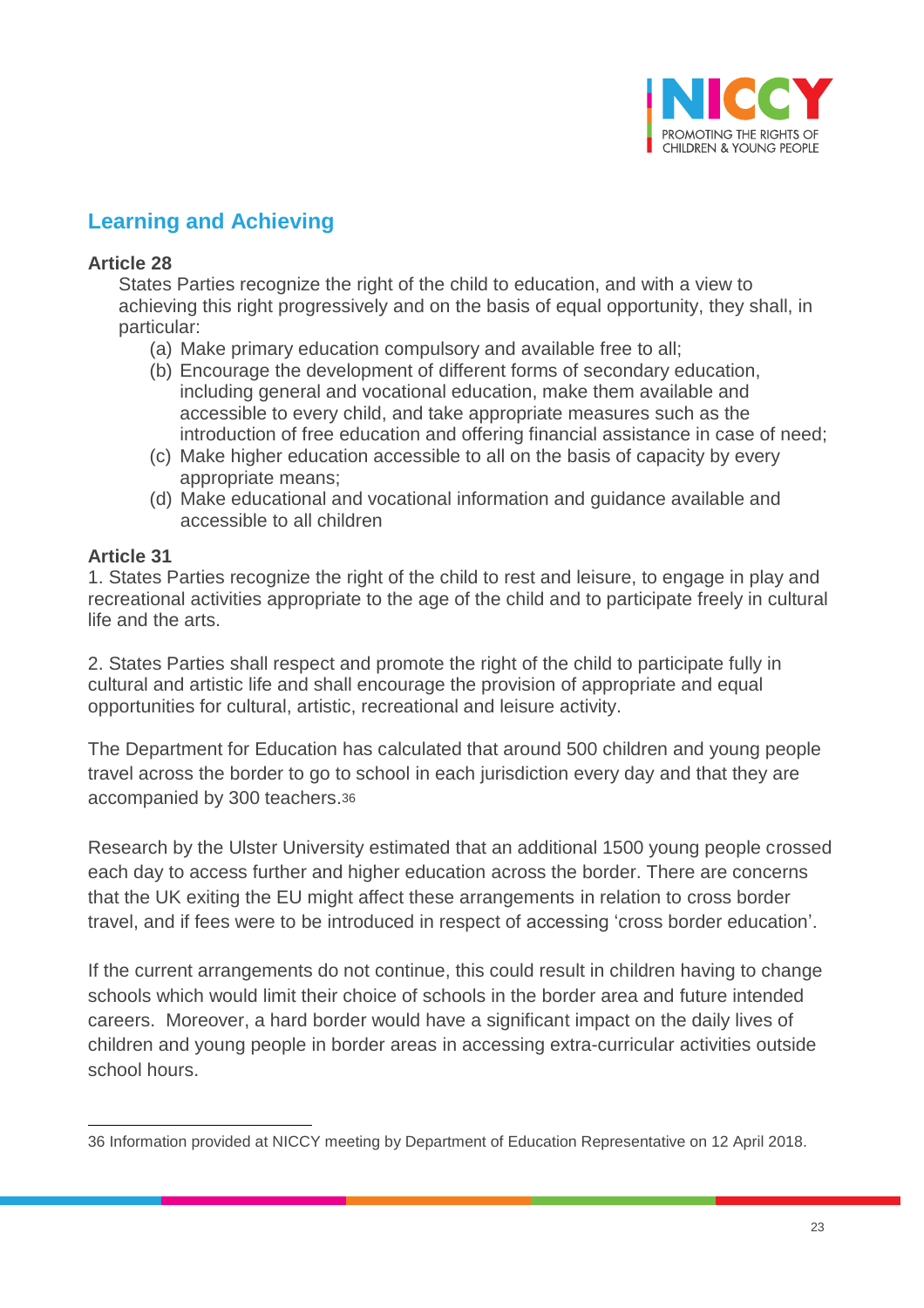

Many young people, in spite of assurances to the contrary, continue to express concern about whether UK students could access the Erasmus+ programme after leaving the EU, and more generally how their future opportunities would be affected by restrictions on their freedom of movement and freedom to live, study and work on either side of the border and across Europe.

Other issues include the equivalence of qualifications, access to placements either side of the border, and the potential loss of EU funding to informal education and research programmes.

**Children's rights to education, play and leisure must be protected.**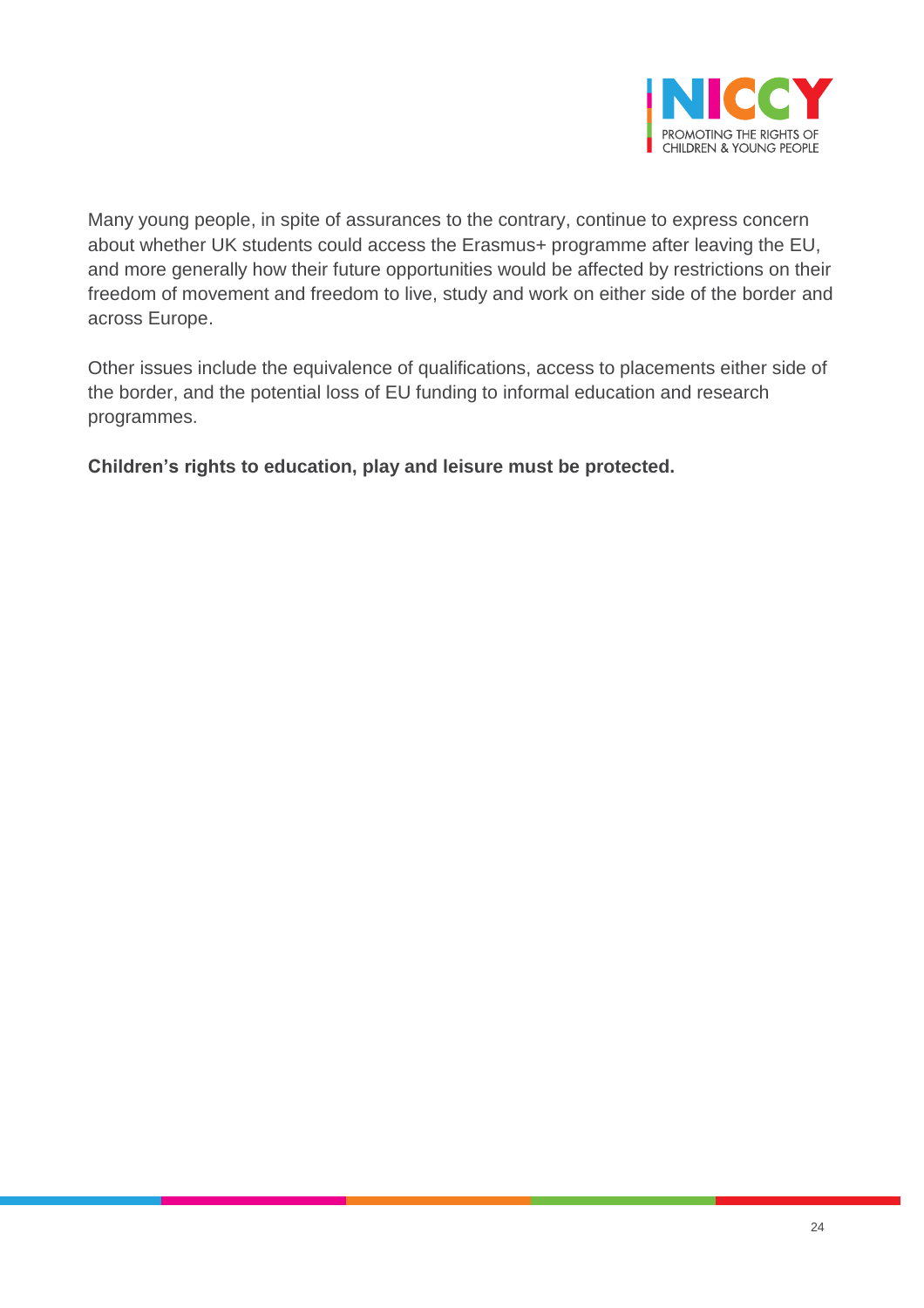

## **Conclusion and Calls to Government/s**

At time of writing37, the UK Government is into its summer recess following a period of disagreements, resignations and increasing concern over the prospect of a 'no deal' scenario. The EU Commission has released its 'Preparedness Paper' on which it has been working for some months. The days, weeks and months ahead and the various stages yet to be gone through will reveal whether an agreement is possible and if so, the content of that. Bearing this in mind it is imperative that a focus is held on safeguarding rights – this is fundamental to all aspects of the lives and outcomes for our children and young people (and indeed wider society).

There is considerable uncertainty with regard to the likely nature of the final "deal" and indeed different interpretations as to the impact of public statements and positions taken by both the UK government and the EU.

In June 2018, NICCY published its Statement on Children's Rights in NI which made 5 calls to government concerning Brexit. This statement repeats those calls and has added a 6th.

Therefore, in conclusion, the NI Commissioner for Children and Young People calls on Government and all involved in negotiations, to ensure no adverse impacts on children's and young people's rights and access to services as a result of UK withdrawal from the EU ('Brexit') through the following:

- 1. All aspects of the Good Friday Agreement must be protected including the right of people in Northern Ireland to identify as British, Irish or both. Moreover, the commitment to safeguarding human rights and the principle of equivalency of rights across the island of Ireland must be ensured;
- 2. The UK Government, Irish Government and European Union must work together to avoid physical infrastructure being located on or around the UK-EU border on the island of Ireland;
- 3. Safeguarding our children and young people must be ensured through maintaining

<sup>37</sup> 19 July 2018.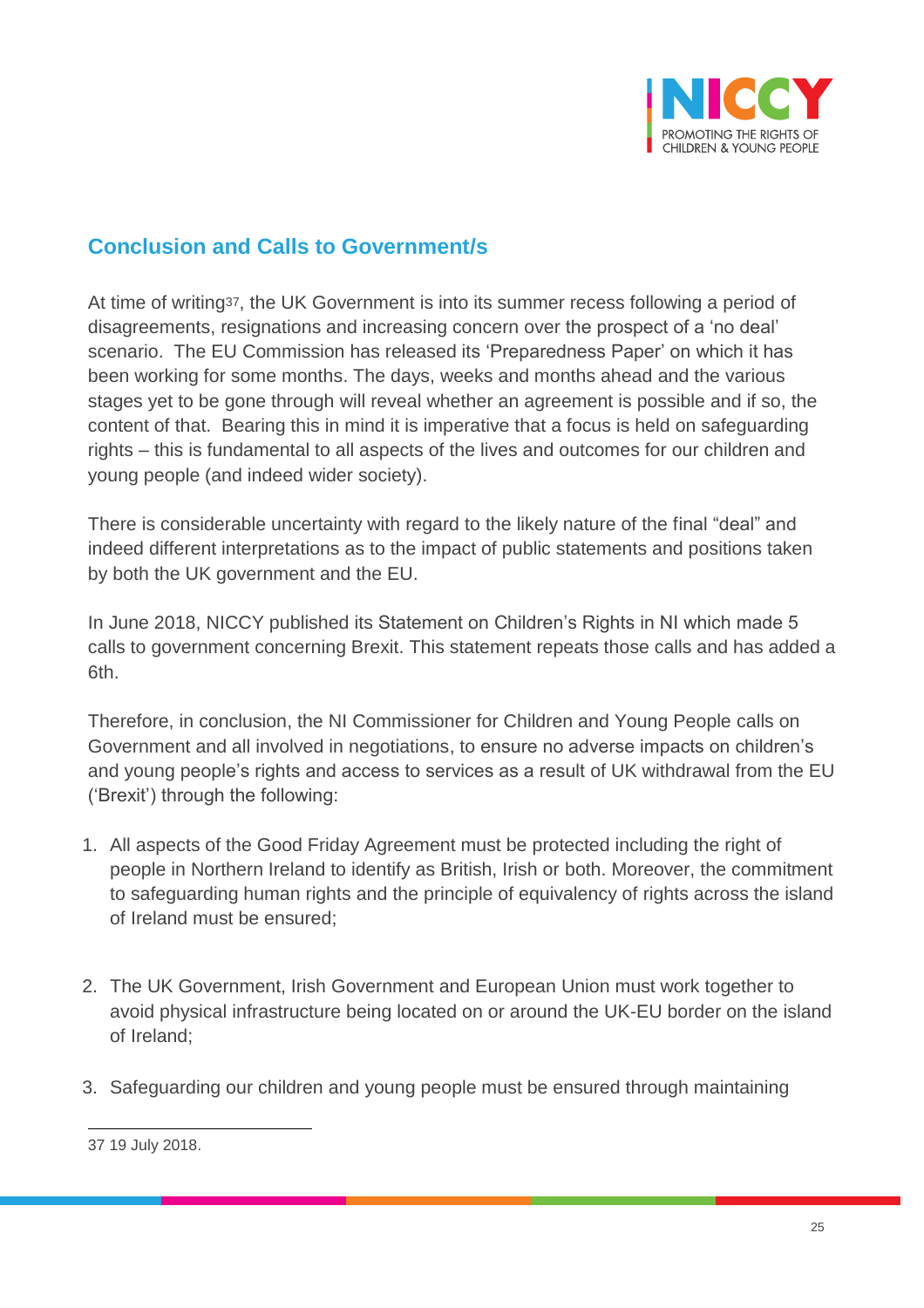

current security, policing and justice mechanisms e.g. Europol, Eurojust, ECRIS, European Arrest Warrant and Data protocols;

- 4. The UK and Irish Governments must co-operate to ensure freedom of movement of people across the border is not impeded so that children, young people and their families continue to access services and facilities on either side of the border e.g. in relation to health, education, family life, sports, cultural and leisure activities;
- 5. The UK Government (post-Brexit) should commit to the continuation of financial support currently provided to Northern Ireland by the EU including through agricultural subsidies, structural funds and grants which contribute significantly to the Northern Ireland economy, alleviate child poverty and promote adequate standards of living - with a particular focus on disadvantaged groups and communities; and
- 6. It is imperative that the UK government communicate directly with the public their negotiating position and the final "deal" and its likely implications. Such communication must include child-accessible versions.

\_\_\_\_\_\_\_\_\_\_\_\_\_\_\_\_\_\_\_\_\_\_\_\_\_\_\_\_\_\_\_\_\_\_\_\_\_\_\_\_\_\_\_\_\_\_\_\_\_\_\_\_\_\_\_\_\_\_\_\_\_\_\_\_\_\_\_\_\_\_\_

Further recommended reading:

- Making Brexit Work for Children [\(https://www.childrenssociety.org.uk/what-we](https://www.childrenssociety.org.uk/what-we-do/resources-and-publications/making-brexit-work-for-children)[do/resources-and-publications/making-brexit-work-for-children\)](https://www.childrenssociety.org.uk/what-we-do/resources-and-publications/making-brexit-work-for-children)
- Selected Legal Aspects of the impact of Brexit on the rights of children across the island of Ireland, A&L Goodbody on behalf of Children's Rights Alliance and Children's Law Centrepdf
- It's Our Brexit Too: Children's Rights, Children's Voices [https://www.niccy.org/about](https://www.niccy.org/about-us/our-current-work/brexit/brexit-reports/)[us/our-current-work/brexit/brexit-reports/](https://www.niccy.org/about-us/our-current-work/brexit/brexit-reports/)

\_\_\_\_\_\_\_\_\_\_\_\_\_\_\_\_\_\_\_\_\_\_\_\_\_\_\_\_\_\_\_\_\_\_\_\_\_\_\_\_\_\_\_\_\_\_\_\_\_\_\_\_\_\_\_\_\_\_\_\_\_\_\_\_\_\_\_\_\_\_\_\_

Should you have any queries about this paper, contact Mairéad McCafferty NICCY Chief Executive on [mairead@niccy.org](mailto:mairead@niccy.org)

**Northern Ireland Commissioner for Children and Young People Equality House 7-9 Shaftesbury Square Belfast BT2 7DP T: 028 9031 6397**